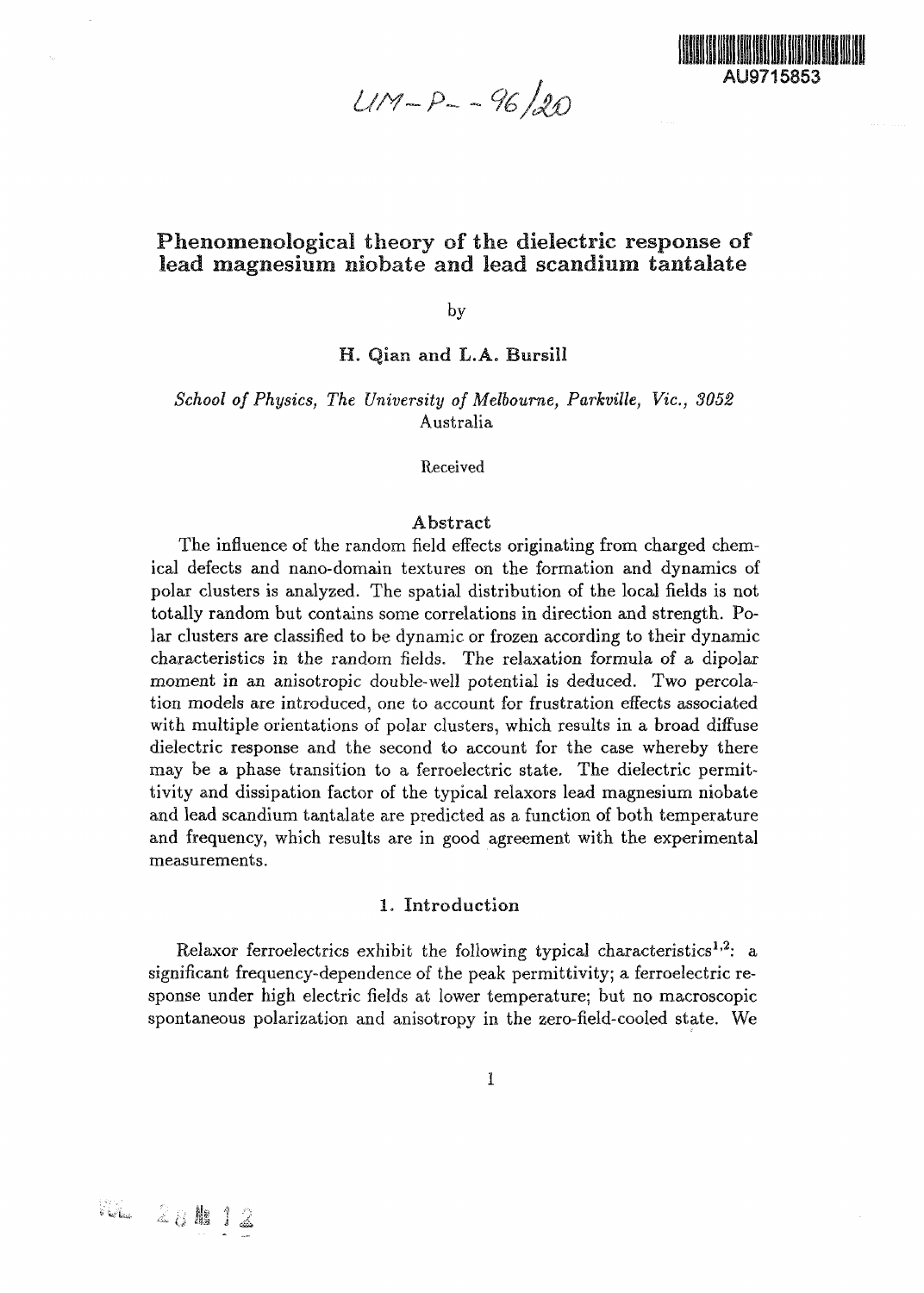take  $PbMg_{1/3}Nb_{2/3}$  (PMN) as an example in our discussion, because it is the archetype relaxor. It has been shown that PMN has a compositionally disordered structure characterised by nanometer scale 1:1 ordering of  $Mg^{2+}$  and  $Nb<sup>5+</sup>$  on the B-sites of the perovskite structure  $\text{ABO}_3^{3,4}$ . Presumably this charge distribution generates local electric fields with more or less random direction and dispersive strength. Cross<sup>1,2</sup> suggested that this nano-meter scale chemical structure will limit the size of polar moments so that their orientations may be thermally agitated and hence exhibit super-paraelectric characteristics. Viehland et. al.  $5-9$  proposed that a polar glass state will develop among the clusters and used the Vogel-Fulcher relationship successfully in explaining the experimental results on the dielectric relaxation. Westphal and Kleemann<sup>10,11</sup> proposed that it is the random-fields due to the disordered distribution of the B-site cations that stabilize the nano-domain state rather than the development of a polar glassy state.

 $\rm\,Recently\,\,the\,\,present\,\,authors^{12-14}\,\,have\,\,studied\,\,the\,\,chemical\,\,nanodomain$ structures and textures of  $Pb(Sc_{1/2}Ta_{1/2})O_3$  (PST) and PMN with high resolution TEM and computer simulations. Atomic models for the distribution of B-site cations were proposed, based upon the results of extended Next Nearest Neighbour Ising model simulations. These models were used to analyse high-resolution transmission electron microscopy (HRTEM) observations of the chemical domain strucxtures of PST and  $\text{PMN}^{12-13}$ , thus providing realistic atomic models for these complex disordered systems for the first time since their discovery by Smolenskii and Isupov<sup>15</sup>. Based on these models we may also obtain some detailed information on the statistical distribution of the domain size for different methods of specimen preparation.

In this paper, we develop a phenomenological theory of the dielectric response of PMN and PST, based on a new understanding of the role of charged chemical defects and the existence of more or less random dipolar fields associated with these inhomogeneities. In Sec. 2 the influence of the random fields, originated from charged chemical nano-domains, on the formation and dynamics of polar clusters is further analyzed. Two kinds of polar clusters are assumed. The scaling behaviours of these clusters and their relation to the the frozen chemical nano-domain texture and structures are discussed. Two kinds of competing percolations are proposed. One corresponds to the formation of a nanodomain state, the second leads to a ferroelectric phase transition.

In Sec. 3 relaxational behaviour of a polar moment in an anisotropic double-well potential is analyzed. This analysis is aimed at understanding the influence of random fields on the relaxation of the polar clusters. The polar moment can be either a polarized unit cell or a polar cluster. A gen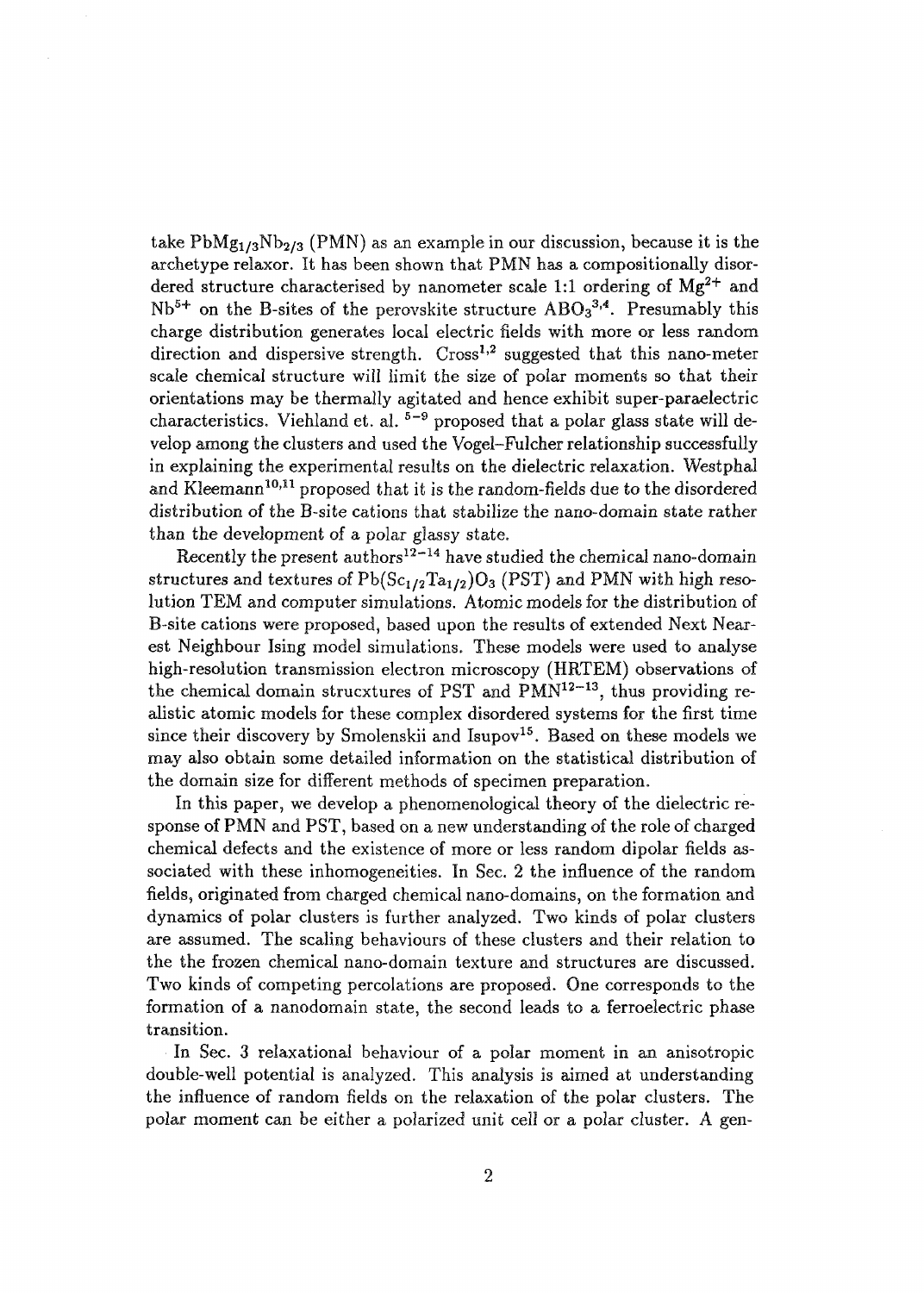eral expression for the relaxation of a polar moment in a biassed local field and formulae for the calculation of dielectric response of relaxors are then deduced.

In Sec. 4 the dielectric response of PST and PMN is calculated as a function of temperature and frequency and compared with experimental results, under some assumptions about the size distribution of the polar clusters and the relaxation time.

#### 2. Random fields and polar clusters

Our analysis<sup>16,17</sup> of the relationship between the chemical defect structures and the resulting electric field distributions showed very clearly that the spatial distribution of the local (random) fields is not totally random but contains some correlations in direction and strength. Thus Figs.  $1(a,d)$ show e.g. two B-site cation distributions for a 1:1 ratio of Bl and B2. Calculated x- and y-components of the local electric fields are shown as Figs.l  $(b,e)$  and  $(c,f)$  respectively, based on a Potts model simulation of the polar domain structures. The predominant chemical defects are domain walls, there are also a lower density of "point" and "line defects" within the chemical domains<sup>12-14</sup>. Thus the local electric fields tend to be much stronger at the chemical domain walls than is the case inside the domains. The local biassed electric field at such boundaries would be expected to strongly influence the formation and dynamics of polar clusters. We may consider these boundaries as extended defects with finite dimensions. We will refer to them here simply as defect-centers. The defect-centers in PMN should have a diameter approximately equal to the correlation length  $\xi_{chem}$  for 1:1 ordering of  $Mg^{2+}$  and  $Nb^{5+}$ . Similarly, for the case of PST, the sizes have diameter approximately equal to the correlation length  $\xi_{chem}$  for 1:1 ordering of  $Sc^{3+}$  and  $Ta^{5+}$ . The reader is referred to refs.<sup>12-14</sup> for details of the chemical domain structures and to ref.<sup>15</sup>' 16 for details of the simulations of the spatial relationships between the chemical and polar domain textures in PMN.

### (a) Dynamical and frozen clusters

Now we examine the influence of these correlated local fields on the formation and dynamics of the polar clusters and nanodomains. It has been shown that the local polarization  $(P_s^2 \neq 0)$  exists for temperatures far above the temperature of the permittivity maximum  $T_m$ <sup>18,19</sup>. It has also been shown that the global symmetry of the low temperature phase of PMN remains cu-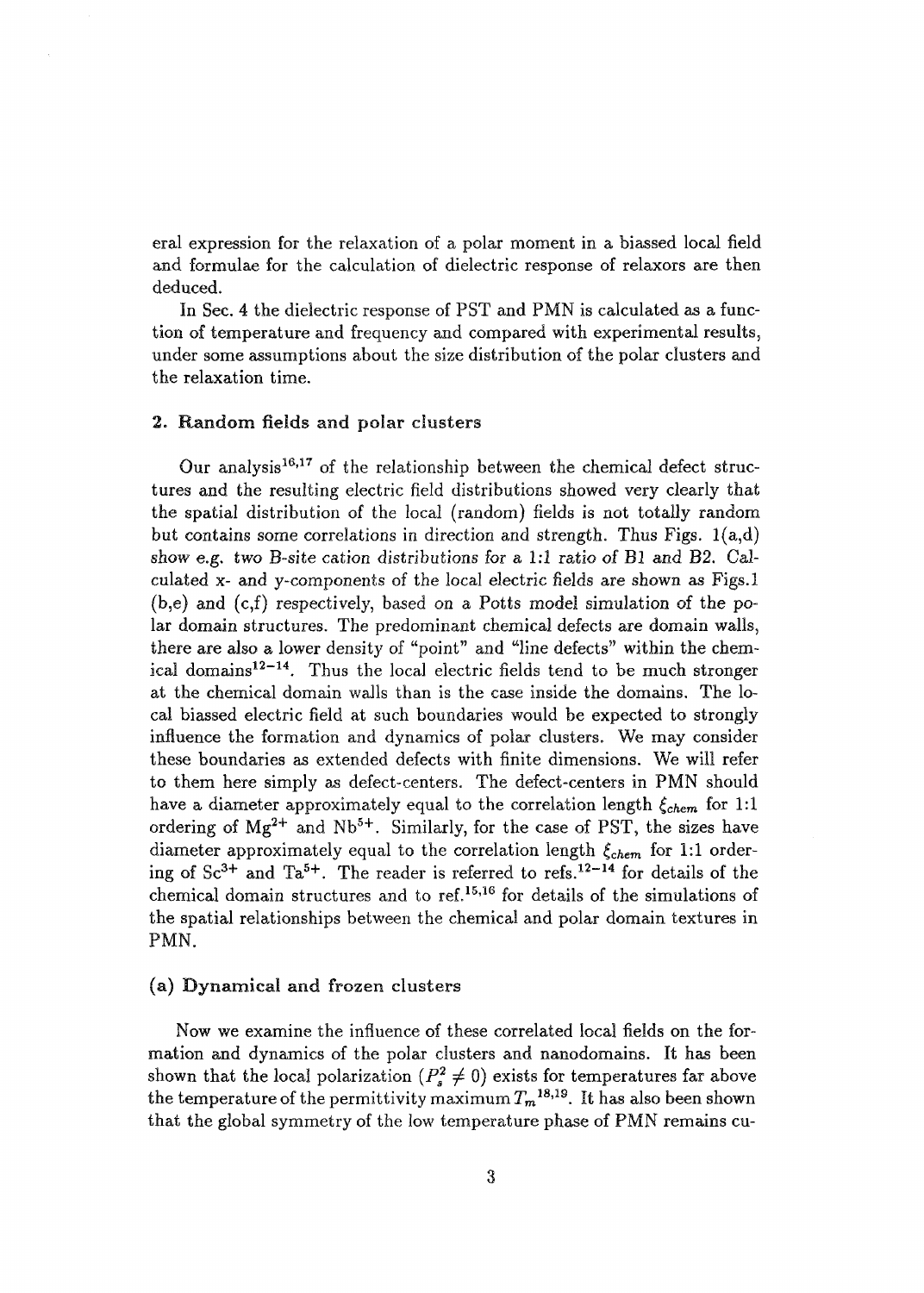bic even when the temperature was decreased down to  $5K^{\mathrm{20}}$  which means no condensation of soft modes or long range lattice distortions and/or cation displacements occur for PMN. Hence, it is appropriate to describe the dielectric behaviour with an ensemble of interactive dipolar moments. Locally polar regions occur at low temperature (5K); these appear to have rhombohedral structure. One may assume that the dipolar moments take orientations along the eight (111) directions of the cubic Pm3m cell.

At high temperature  $(T \gg T_m)$ , these dipolar moments are completely decoupled. As the temperature is decreased, some correlation among the dipolar moments will develop, i.e. polar clusters will form. Due to the presence of the compositionally induced local fields, the behaviours of the polar clusters will differ from point to point. A polar cluster controlled by a defect-center (chemical domain wall) will have a strong tendency to have polarization lined up along the direction of the local electric field. In the other regions the local polar clusters may experience almost zero bias field, hence they can continue flipping, virtually unhindered, exhibiting superparaelectric characteristics. Thus, we may distinguish essentially two kind of polar clusters at a given temperature, according to their dynamical characteristics. One type is essentially static, or at least relatively very low frequency, say 1-100 Hz, determined by the strength of the local field. We refer to these as frozen polar domains (FPD). Note that the existence of FPDs requires large random fields. The size of the FPDs is also determined by the correlation in direction of the random fields.

The second type of defect center is essentially dynamical, fluctuating over symmetrically and/or energetically equivalent polarization domain states. We refer to the latter as dynamical polar domains (DPD). In general, throughout some finite temperature range we may expect that there will be a mixture of FPDs and DPDs. Of course the proportions of FPDs and DPDs should vary systematically with temperature.

Assuming the polar correlation length at temperature T is  $\xi_p(T)$  unit cells, then the number of unit cells involved in a dynamical polar cluster with average size is

$$
s_{av}(T) = \xi_v^3(T) \,. \tag{1}
$$

An alternative expression for the average size of the frozen polar clusters may be derived as follows. Assume defect-centers act as nuclei for the formation of frozen clusters. At higher temperature,  $\xi_p(T)$  is much smaller than  $\xi_{chem}$ , hence the average size of the frozen polar clusters can be written as

$$
s_f(T) = \xi_{chem}^2 \xi_p(T) \,. \tag{2}
$$

As the temperature is decreased, while  $\xi_{chem}$  remains constant,  $\xi_p(T)$  will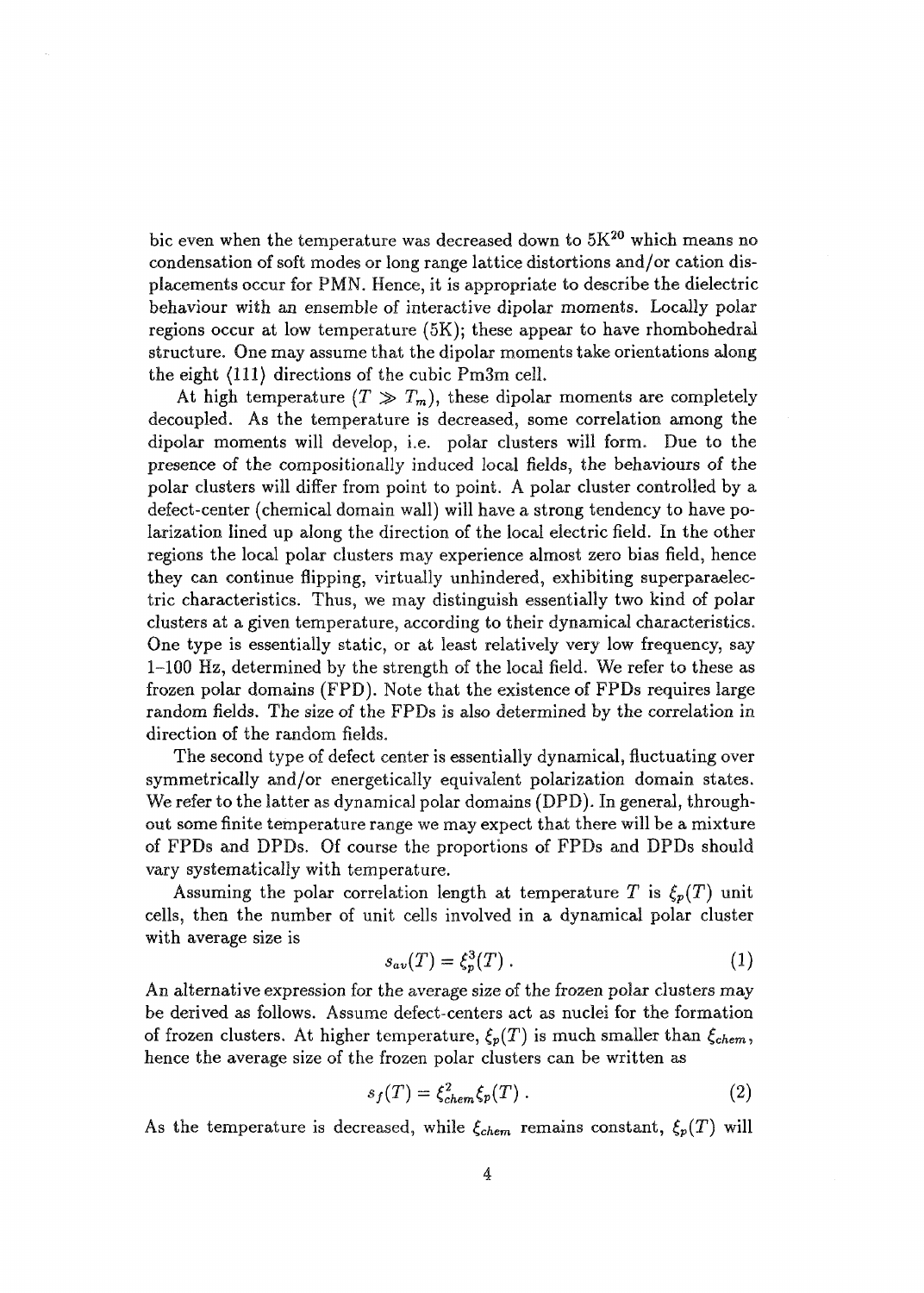increase. The volume fraction of FPDs  $c_f(T)$  will increase, and the space for dynamical polar clusters will decrease. If we assume the density of the defect-centers  $c_0$  is a constant independent of temperature, then  $c_f(T)$  can be expressed as

$$
c_f(T) = c_0 \xi_{chem}^2 \xi_p(T) \,. \tag{3}
$$

#### (b) Two kinds of competing percolation processes

At a certain temperature  $T_1$ , the polar correlation length will become comparable to the chemical correlation length, i.e.,

$$
\xi_p(T_1)=\xi_{chem}.
$$

If at this temperature  $T_1$  the fraction of FPDs  $c_f(T_1)$  is equal to or exceeds the percolation threshold at which the frozen polar clusters contact each other, forming a "percolation" cluster, a frustration will happen among the FPDs oriented along eight different (111) directions. Note that we assume eight (111) directions are activated for concreteness; in fact both the number and direction of local polar domains may be temperature dependent. Actually the analysis here and the results obtained so far are not dependent on this assumption. When this frustration occurs, the space for the dynamical polar domains is limited so that the polar correlation length  $\xi_p(T)$  will stabilize at *£chem* and a ferroelectric phase transition will never happen in a zero-field process. The system will finally freeze to a so-called random field stabilized domain state (Kleemann<sup>11</sup>). This may be just the case for PMN;  $T_1$  corresponds to the frezinsg temperature  $(T_f)^{7,8}$ . This type of percolation may not be detected in dielectric response measurements, because FPDs give no dispersive contribution to the dielectric response.

If the volume fraction of the FPDs  $c_f(T)$  is still very small at temperature *Ti,* the polar correlations can develop further. The DPDs will compete with FPDs for space. Finally, the polar interaction may win the competition by forming a percolated polar cluster at a temperature  $T_c$ . Thus percolation occurs when all the DPDs plus 1/8 of the FPDs reach a percolation threshold. All the DPDs in the percolated cluster may then achieve the same polarization orientation as that of one set of FPDs. This percolation may actually be able to initiate the ferroelectric phase transition in the sense that macroscopic polar or ferroelectric domains form. The polar interaction may gain energy by forming larger compact polar domains and finally overcome the influence of the local random fields. Such large percolated clusters will then freeze out at the percolation threshold. Thus the dielectric response will have a sharp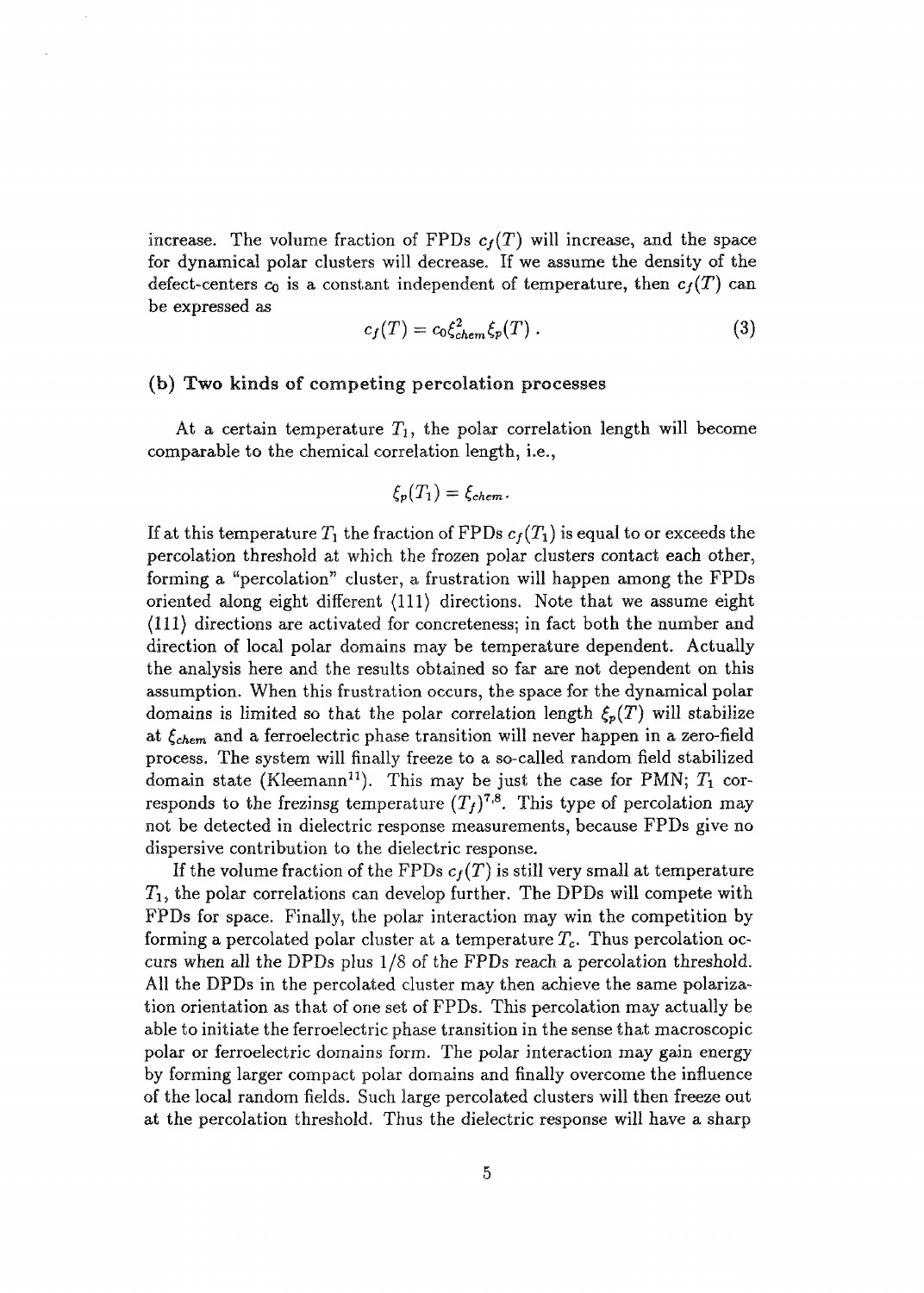drop at that point. This may be the case for disordered  $\mathrm{Pb}(\mathrm{Sc}_{1/2}\mathrm{Ta}_{1/2})\mathrm{O_3}^{21,22}$ and  $Pb(Sc_{1/2}Nb_{1/2})O_3$  which undergo spontaneous transformations from relaxor to ferroelectric states<sup>22,23</sup>.

### 3. Relaxation of a polar moment in an anisotropic double-well potential

To predict a macroscopic property of a complex system, it is always desirable to simplify the many-body problem into a single-body problem in the style of Landau theory or mean field theory. As indicated in previous chapters, relaxors exhibit "super-paraelectric" characteristics which underlie the extremely high dielectric permittivity of relaxors. It is natural to choose these polar nanodomains as basic elements to calculate the macroscopic properties. However, the polar nanodomains are not really independent, interaction must occur among them when the temperature is decreased. Then we still have a many-body problem with these interacting nanodomains. Cluster concepts, which we adopted in refs.<sup>16,17</sup>, avoid the interaction problem. These are defined within a bond-site correlated percolation problem. Due to the special way used to identify the clusters, each cluster has no interaction with the others. These clusters may have fractal geometry rather than the compact form of polar nanodomains. We can treat each cluster as a single polar moment completely decoupled from the remaining clusters of the system and calculate its contribution to the macroscopic property and then add them together to get the macroscopic property of the whole system.

To begin to understand the influence of random fields on the relaxation of the polar clusters, we first examine a simple case of a moment *p* in an anisotropic double-well potential (see Fig. 2). A weak electric field  $\bf{E}$  is applied.

Suppose that the probabilities for the moment to be oriented in the two orientations are  $\phi_1$  and  $\phi_2$  respectively at a given time and that the probability of a moment flip from orientation 1 to orientation 2 in time  $\delta t$  is  $w_{12}\delta t$ , while the probability of the reverse process is  $w_{21}\delta t$ . Then

$$
\begin{cases}\n d\phi_1/dt = -w_{12}\phi_1 + w_{21}\phi_2 \\
 d\phi_2/dt = w_{12}\phi_1 - w_{21}\phi_2\n\end{cases} (4)
$$

In equilibrium  $d\phi_1/dt = d\phi_2/dt = 0$ ; therefore we must have

$$
\phi_1/\phi_2 = w_{21}/w_{12}
$$
.

However, in equilibrium  $\phi_1$  and  $\phi_2$  must satisfy the Boltzmann distribution,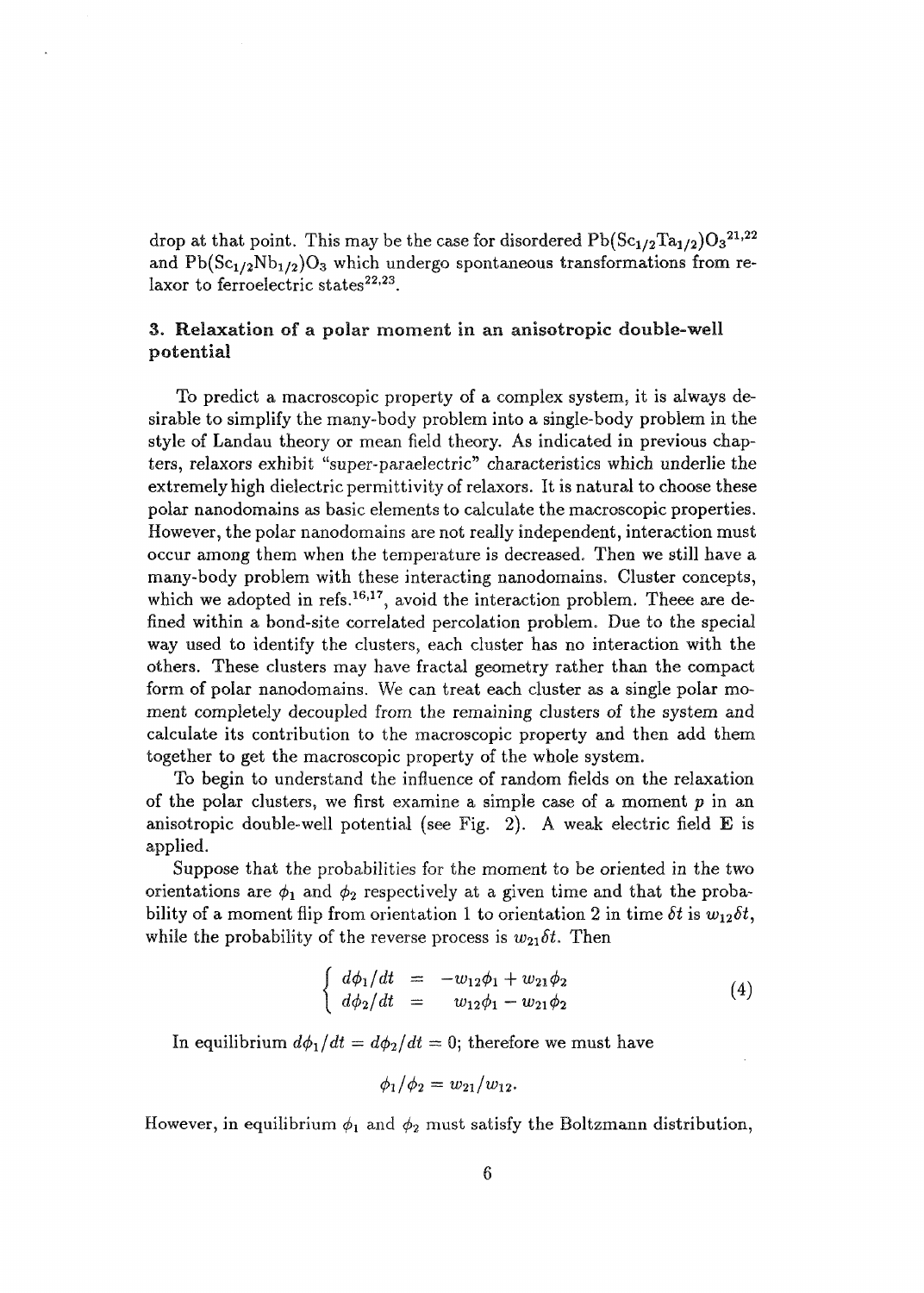**so**

$$
\begin{cases}\n\phi_1 = A \exp(-F_1/kT) \exp(pE/kT) \\
\phi_2 = A \exp(-F_2/kT) \exp(-pE/kT)\n\end{cases}
$$

where A is a constant and *k* is the Boltzmann constant. Hence, we can take

$$
\begin{cases}\nw_{12} = (1/2\tau_0) \exp(F_1/kT) \exp(-pE/kT) \\
w_{21} = (1/2\tau_0) \exp(F_2/kT) \exp(pE/kT)\n\end{cases}
$$

 $\frac{1}{2}$  p<sub>E/kT</sub>  $\frac{1}{2}$  becomes the component of  $\frac{1}{2}$ 

$$
\begin{cases}\n d\phi_1/dt = -(1/2\tau_1)(1 - pE/kT)\phi_1 + (1/2\tau_2)(1 + pE/kT)\phi_2 \\
 d\phi_2/dt = (1/2\tau_1)(1 - pE/kT)\phi_1 - (1/2\tau_2)(1 + pE/kT)\phi_2\n\end{cases}
$$
\n(5)

where we have taken

$$
\tau_1 = \tau_0 \exp(F_1/kT) \quad \text{and} \quad \tau_2 = \tau_0 \exp(F_2/kT) \tag{6}
$$

where  $\tau_0$  is a characteristic time of the thermal agitation related to the Debye frequency.  $\tau_1$  and  $\tau_2$  are the two characteristic relaxational times of the anisotropic double wells The 'net' probability for a moment to be oriented up (orientation 1) is  $\varphi = \phi_1 - \phi_2$ . Noting that  $\phi_1 + \phi_2 = 1$ , from Eqs. (5) we have

$$
\frac{d\varphi}{dt} = \frac{\tau_1 - \tau_2}{2\tau_1 \tau_2} - \frac{\tau_1 + \tau_2}{2\tau_1 \tau_2} \frac{pE}{kT} + \frac{\tau_1 + \tau_2}{2\tau_1 \tau_2} \varphi - \frac{\tau_1 - \tau_2}{2\tau_1 \tau_2} \frac{pE}{kT} \varphi \tag{7}
$$

If E varies with time as  $E_0 \exp(i \omega t)$  and assuming the above equation has solution

$$
\varphi = \sum_{n} c_n \exp(in\omega t)
$$

we obtain

$$
c_0 = \frac{\tau_1 - \tau_2}{\tau_1 + \tau_2},
$$
  
\n
$$
c_n = c_{n-1} \left( \frac{pE_0}{kT} \right) \frac{1/\tau_1 - 1/\tau_2}{i2n\omega + 1/\tau_1 + 1/\tau_2}.
$$

Neglecting the  $n > 1$  terms of  $exp(in\omega t)$ , we have the solution

$$
\varphi = \frac{\tau_1 - \tau_2}{\tau_1 + \tau_2} + \frac{pE}{kT} \frac{1}{(\tau_1 + \tau_2)^2 / 4\tau_1 \tau_2 + i\omega(\tau_1 + \tau_2)/2}
$$
(8)

When  $\tau_1 = \tau_2$ , this becomes the familiar Debye relaxation form

$$
\varphi=\frac{pE}{kT}\frac{1}{1+i\omega\tau}
$$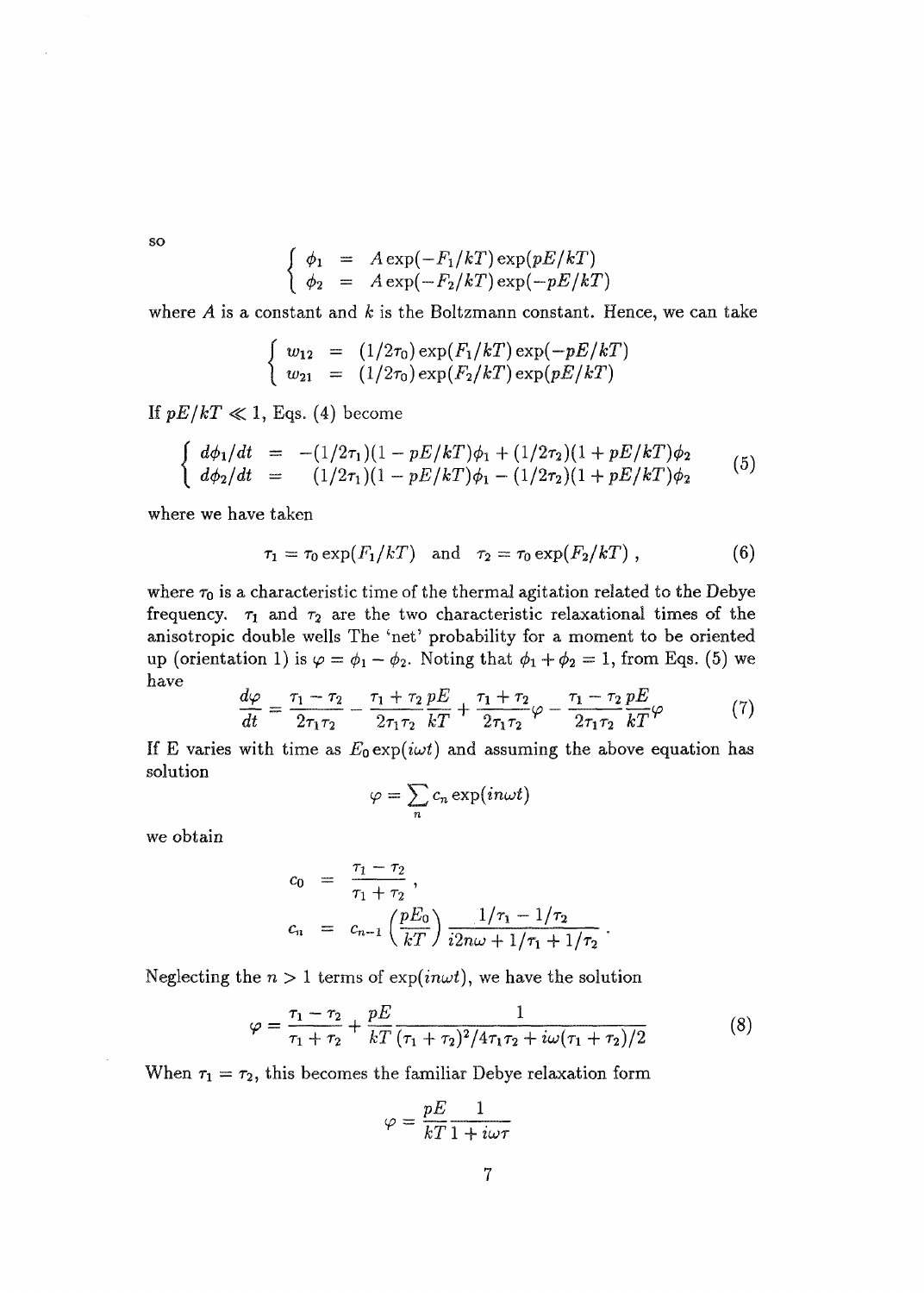If the origin of the anisotropy is coming from the local random field  $E_i$ , we can write  $F_1 = F_0 + F_a$  and  $F_2 = F_0 - F_a$ , where

$$
F_a = \mathbf{p} \cdot \mathbf{E}_l \,, \tag{9}
$$

and *FQ* is the well depth. If p represents the dipolar moment of a polar cluster, *FQ* should be proportional to the cluster size *s.* Thus, we write

$$
F_0 = s g_0 \t{10}
$$

where *g0* is the energy barrier between two adjacent orientations of the local polarization of a unit cell. Substituting Eqs. (6) into Eq. (7), we find that  $\varphi$ takes the form

$$
\varphi = \tanh(F_a/kT) + \frac{pE_0}{kT} \frac{\cosh^{-2}(F_a/kT)}{1 + i\omega\tau_0 \exp(F_0/kT)/\cosh(F_a/kT)}.
$$
 (11)

This is the general expression for the relaxation of a dipolar moment in an anisotropic double-well potential.

If the dielectric behaviour of a system can be described by a large number of independent polar clusters with dipolar moments  $p_i$   $(i = 1, 2, 3, ..., N_p)$ , the polarization of the system is then

$$
P = \sum_{i}^{N_p} \langle p_i \rangle / (N v_0),
$$

where N is the total number of unit cells in the system and  $v_0$  is the volume of the unit cell. The complex permittivity can be written

$$
\chi(T,\omega) = \sum_{i}^{N_p} \chi_i \tag{12}
$$

where  $\chi_i$  is the contribution of the moment  $p_i$  to the total permittivity of the system; thus

$$
\chi_i = \left(\frac{p_i^2}{N\varepsilon_0 v_0 kT}\right) \frac{\cosh^{-2}(F_a/kT)}{1 + i\omega \tau_0 \exp(F_0/kT)/\cosh(F_a/kT)},\tag{13}
$$

where  $\varepsilon_0$  is the vacuum dielectric constant. If  $F_a/kT \ll 1$ , we have

$$
\chi_i = \left(\frac{p_i^2}{N\varepsilon_0 v_0 kT}\right) \frac{1}{1 + i\omega \tau_0 \exp(F_0/kT)}.
$$
\n(14)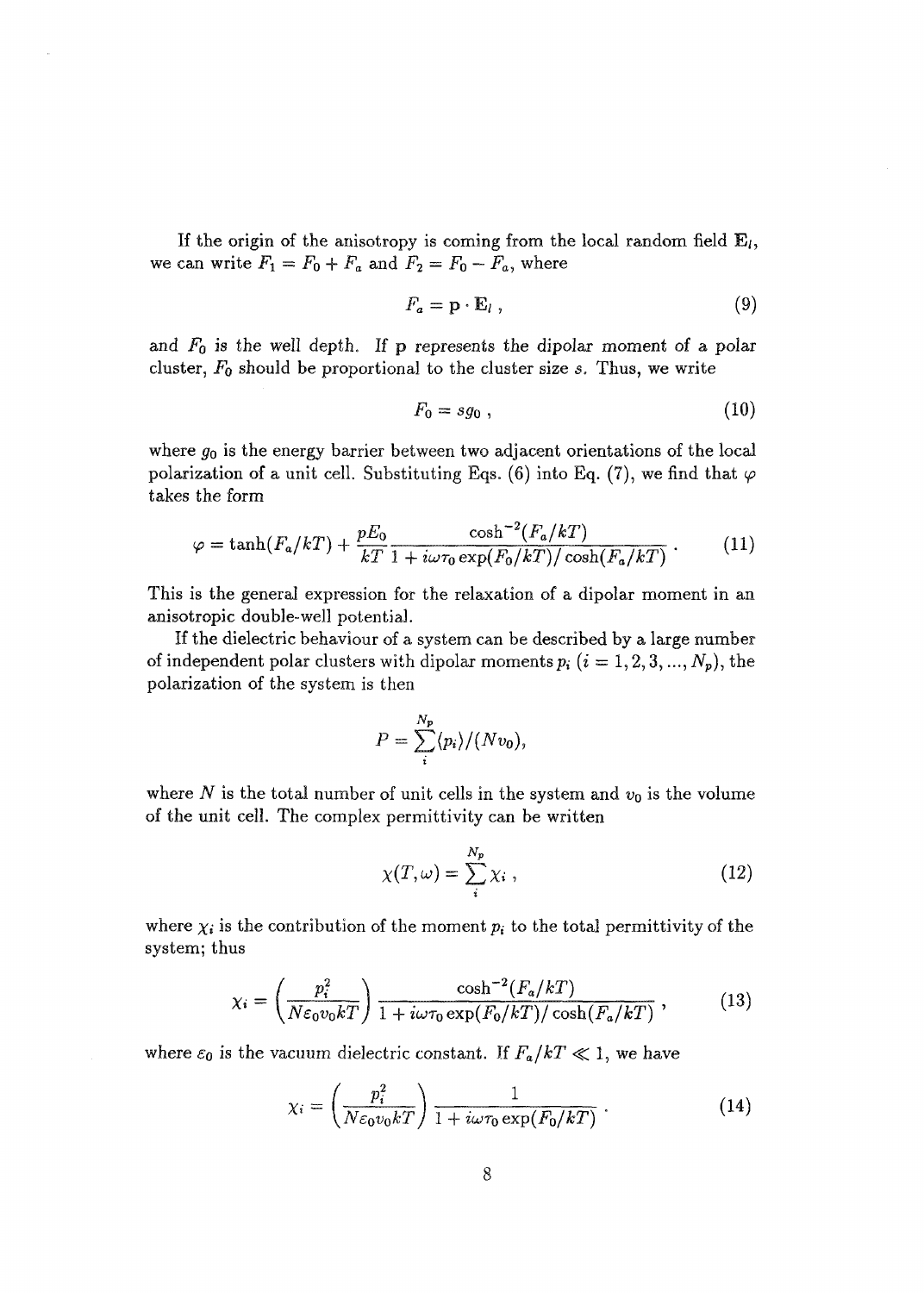Here we refer to the dynamical polar clusters or DPDs. This kind of polar cluster or domain will give the most significant contribution to the dielectric response. If  $F_a/kT \gg 1$ , then  $\chi_1 \sim 0$ , which means the moment is almost fixed by the local bias field and this case gives little contribution to the permittivity. The relaxational time  $\tau_1$  is much larger than  $\tau_2$ ;  $\tau_1$  is the dominant characteristic relaxation time. This corresponds to the frozen polar clusters or FPDs.

In relaxor PMN or PST, there exist eight possible orientations under the assumption of rhombohedral symmetry. The result for  $\chi_i$  is similar to that of a double-well potential. In the case  $\mathbf{E}_l \sim 0$ , and assuming the flipping only occurs between two adjacent orientations, we have

$$
\chi_i = \left(\frac{p^2}{3\varepsilon_0 V kT}\right) \frac{1}{1 + i\omega \tau_0 \exp(F_0/kT)}.
$$
\n(15)

This differs from Eq. (5.14) by just a factor 1/3. Further details of the derivation are given in the Appendix.

#### 4. Calculation of Dielectric Permittivity

In this section we use the model and formulae developed in the above two sections to calculate the permittivity of PMN and PST. The dispersive and relaxational behaviours of the dielectric permittivity of PMN and PST can be attributed to the size dispersion and relaxation of the dynamic polar clusters. The average size  $s_{av}(T)$  of the clusters is temperature dependent. The interactions among the polarised unit cells have already been taken into account in *sav{T).* Hence we may treat the polar clusters as independent of each other.

### (a) Cluster Size and Correlation Length

The average size *sav(T)* of dynamical clusters can be expressed in term of polar fluctuation correlations  $(Eq. (1))$ . For a genuine ferroelectric phase transition, the polar correlation length will diverge as *Tc* is approached. It usually takes the form

$$
\xi_p(T) \sim (T - T_c)^{-\mu} \tag{16}
$$

The situation in relaxors is different. For example, the correlation length in PMN becomes nearly temperature independent as the temperature is decreased<sup>24,25</sup>. The simulation results in ref.<sup>16,17</sup> also show this tendency in systems with correlated random fields. It will be helpful if we have an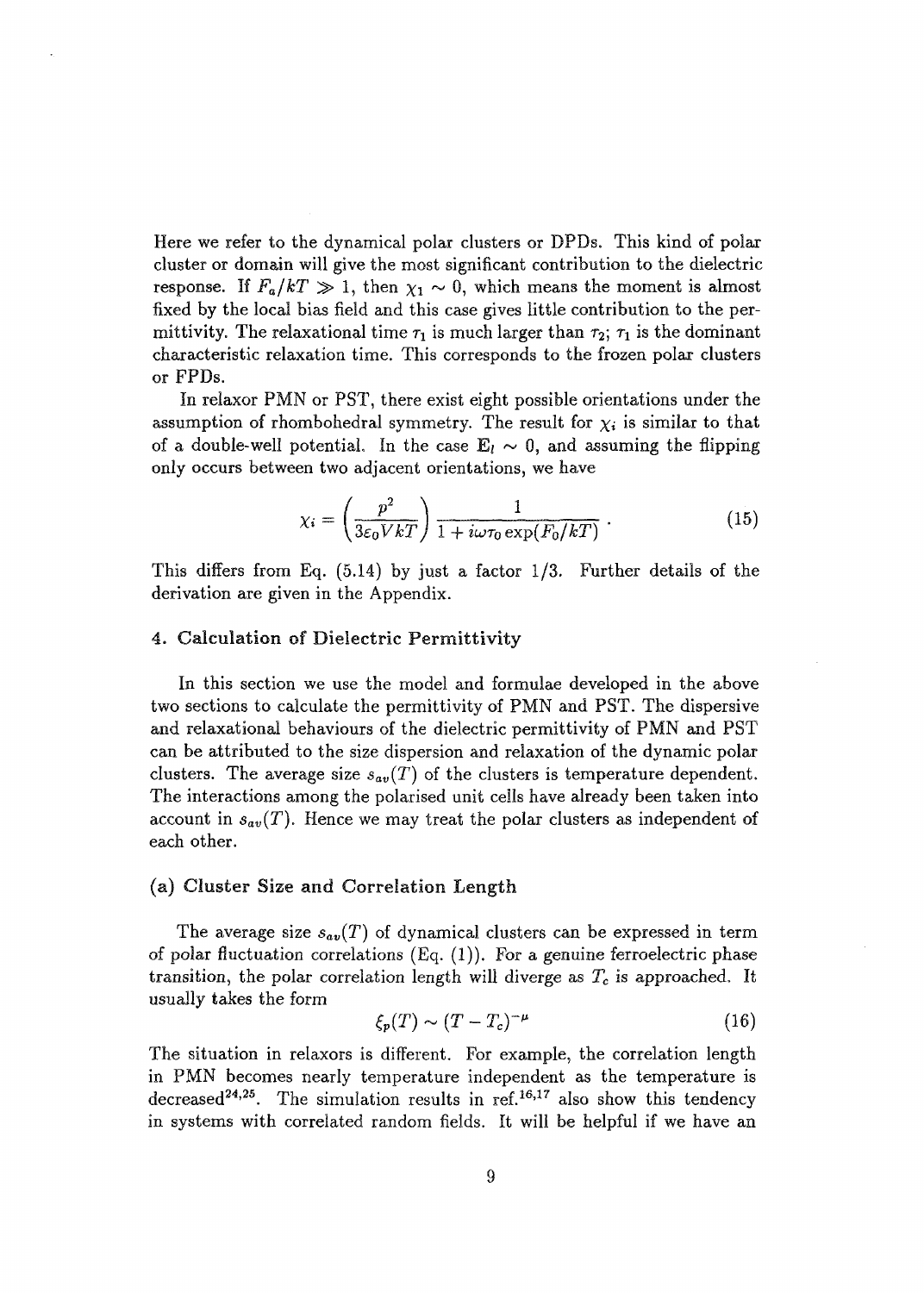analytical expression for the correlation length as a function of temperature. Fig. 3 shows the neutron diffraction results for PMN and the fitting curve using

$$
\xi_p(T) = \xi_p(\infty) + \frac{\xi_p(0) - \xi_p(\infty)}{2} \Big[ 1 + \tanh[\theta(1 - T/T_0)] \Big]. \tag{17}
$$

The fitting parameters are: low temperature correlation length  $\xi_p(0) = 21.1$ nm, high temperature correlation length  $\xi_p(\infty) = 3.8$  nm,  $T_0 = 300$  K, and  $\theta = 3$ . T<sub>0</sub> is the temperature at which significant correlation of the local polar moments starts to develop. Between temperature  $T_0$  and the freezing temperature  $T_f$ <sup>6</sup>, PMN exhibits typical relaxational behaviour.

Disordered PST and PSN exhibit a so-called spontaneous relaxor to ferroelectric phase transition. They first show typical relaxor behaviour when temperature is decreased, but a spontaneous polarization appears at temperature *Tc.* Hence the correlation length for disordered PST and PSN may take the form of a combination of Eq. (16) and Eq. (17), i.e. the correlation length takes the form of Eq. (16) when  $T > T_1$ , and it takes the form of Eq. (17) when  $T < T_1$ .

### (b) Static permittivity of PMN

First we consider the static permittivity, i.e. take  $\omega = 0$  in Eq. (13). Then we have

$$
\chi_i = \frac{p_i^2}{N\varepsilon_0 v_0 k T} \frac{1}{\cosh^2(F_a/kT)}.
$$
\n(18)

Note that the factor  $1/\cosh^2(F_a/kT)$  will decrease sharply when  $F_a/kT$  increases; it equals 0.42 when  $F_a/kT = 1$  and it becomes 0.07 when  $F_a/kT = 2$ . Hence, we use the simple model discussed in Sec. 2(a) and just distinguish two kinds of clusters, dynamic and frozen, according to the value of *Fa.* For example, if  $F_a/kT > 1$  the cluster is classified as FPD and  $\chi_i = 0$ ; if  $F_a/kT < 1$  the cluster is DPD and  $\chi_i = p_i^2/(N\varepsilon_0 v_0 kT)$ .

Eq. (3) gives the volume fraction of FPDs,  $c_f(T)$ , at temperature T. Let  $c_{f0} = c_0 \xi_{chem}^2$ , then  $c_f(T) = c_{f0} \xi_p(T)$ . The number of dynamical polar clusters with size  $s_{av}(T)$  in the system is then  $(1 - c_{f0}\xi_p(T))N/s_{av}(T)$ . For a polar cluster with size  $s_{av}(T)$ , the dipolar moment is  $p = s_{av}(T)p_0$ , where *po* is the dipolar moment of the local polarization of a unit cell. Thus, the static permittivity of the system can be written

$$
\chi_s(T) = A_0 \frac{(1 - c_{f0} \xi_p(T)) s_{av}(T)}{T} , \qquad (19)
$$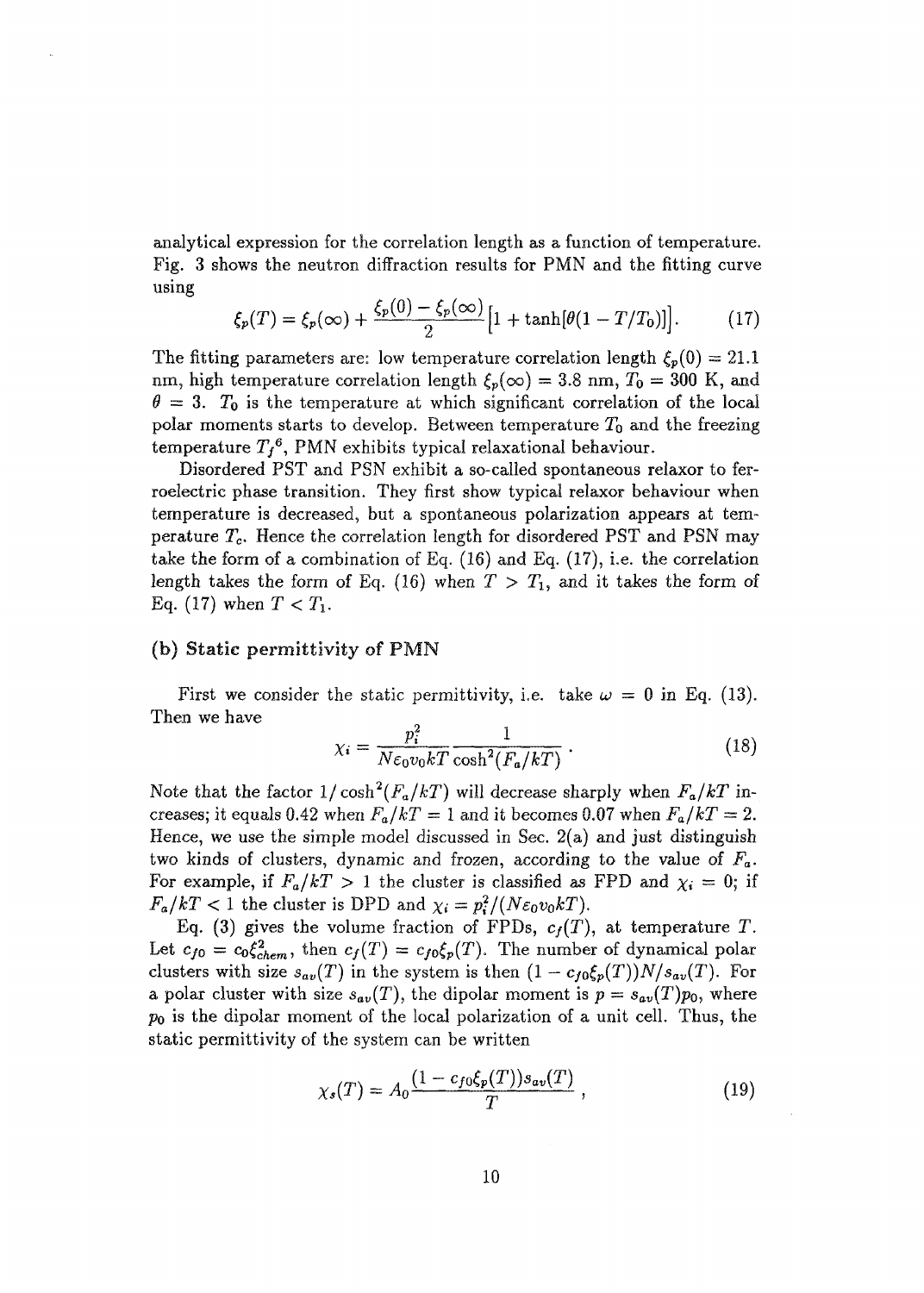where

$$
A_0 = \frac{p_0^2}{3\varepsilon_0 v_0 k}
$$

We have added a  $1/3$  factor in  $A_0$  because Eq. (15) is preferable to Eq. (14) for a system with eight orientations like PMN. Substituting Eqs. (1) and (17) into Eq. (19), we calculate  $\chi_s(T)$  of PMN as a function of temperature. Fig. 4 shows the result; we have taken  $c_{f0} = 1/\xi_p(0) = 0.019$ , the unit cell parameter  $a_0 = 0.4$  nm, and  $p_0 = 3.0 \times 10^{-30}$  Cm so that  $A_0 = 380$  K.

The temperature dependence of the static permittivity of PMN (Fig. 4) can be well explained by the percolation model proposed in Sec. 2(b). The FPDs will give little contribution to the permittivity  $\chi_s(T)$  if the applied electric field is very weak. When the percolation threshold of the FPDS is approached, FPDs will dominate the space and the volume proportion of the DPDs undergoes a sharp decrease. Finally, the system will freeze into a polar domain state. The average size of the frozen polar domains is predetermined by the parameter  $c_{f0}$  which reflects the frozen structure of the chemical nanodomains of the B-site cations and other defects.

### (c) Dynamic Permittivity

Because the relaxational time of a dynamic polar cluster is also related *to* its size, we need to consider the size distribution of the DPDs at a temperature *T.* The cluster-size distribution is typically expressed as a discrete function  $n(s) = N_s(s)/N_t$ , defined at  $s = 1, 2, 3, 4, \ldots$ , where  $N_s(s)$  is the number of clusters with size *s* and *N<sup>t</sup>* is the total number of sites. In our problem  $N_t$  is the total number of unit cells occupied by the dynamic clusters. Hence,  $N_t = N(1 - c_{f0} \xi_p(T))$ , which means we will not consider the contribution of the FPDs to the permittivity (in weak applied field).

The probability to find a site to be in a cluster with size *s* is *sn(s).* We assume without proof that *sn(s)* has the Gaussian distribution,

$$
sn(s) = \frac{1}{\sqrt{2\pi}\sigma} \exp(-(s - s_{av})^2/2\sigma^2) \ . \tag{20}
$$

This assumption is justified for a relaxor system because the average domain size is nanoscale in the temperature range of interest, far away from a sitebond percolation threshold (i.e. a ferroelectric transition). The question of suitable cluster distributions was investigated by Chamberlin<sup>26-28</sup> in his "dynamically coupled domain" theory. In the temperature range of interest,  $s_{av}(T) \gg 1$ . If we take a suitable value for  $\sigma$ ,  $N_s(s)$  will actually be 0 when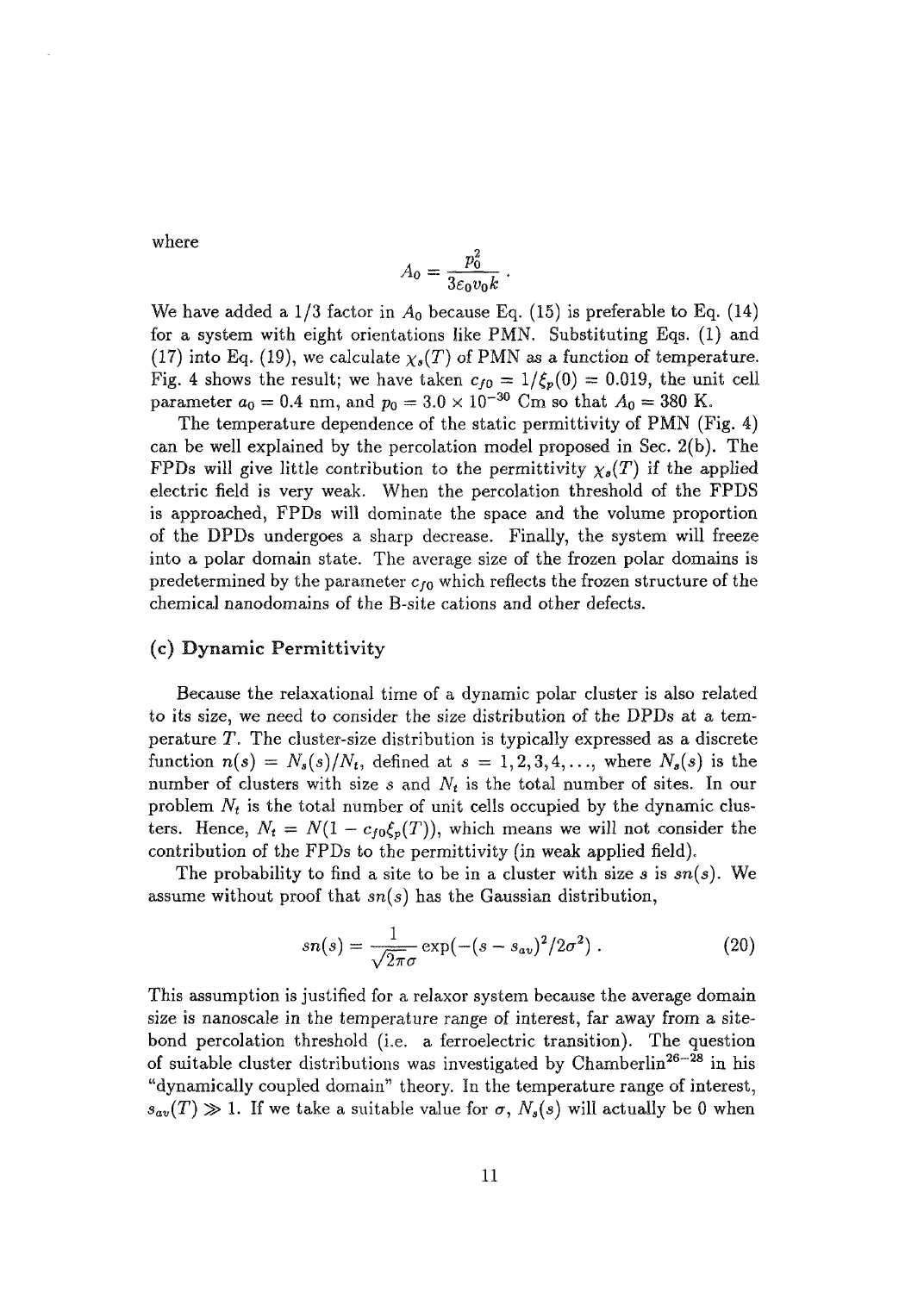$s \leq 0$ . Hence, the following conditions are satisfied:

$$
\sum_{s=1}^{N} sn(s) \sim \int_{-\infty}^{\infty} [sn(s)]ds = 1 , \qquad (21)
$$

and

$$
\sum_{s=1}^{N} s^2 n(s) \sim \int_{-\infty}^{\infty} [sn(s)] s ds = s_{av} . \qquad (22)
$$

As a further assumption we let  $\sigma = \gamma s_{av}$ , where  $\gamma$  is a constant which will be one of the adjustable parameters in later calculations. Fig. 5 shows the size distributions of PMN at temperature 450 K, 400 K and 350 K when  $\gamma = 0.33$ .

The contribution of a dynamical cluster with size *s* and dipolar moment  $sp<sub>0</sub>$  to the complex permittivity can be written as

$$
\chi_1(T,\omega,s)=\chi_1'(T,\omega,s)-i\chi_1''(T,\omega,s)
$$

From Eq. (15) we have

$$
\chi_1'(T,\omega,s) = \left(\frac{A_0}{N}\right) \frac{s^2/T}{1 + (\omega \tau_0)^2 \exp(2bs/T)},
$$
\n(23)

and

$$
\chi_1''(T,\omega,s) = \left(\frac{A_0}{N}\right) \frac{\omega \tau_o \exp(b s/T) s^2/T}{1 + (\omega \tau_0)^2 \exp(2bs/T)}, \qquad (24)
$$

where  $b = g_0/k$ . We can obtain the permittivity of the system by adding the contributions of all the DPDs. The number of DPDs with size *s* is  $N(1 - c_{f0}\xi_p(T))n(s)$ , hence we have

$$
\chi'(T,\omega) = A_0 \frac{(1 - c_{f0} \xi_p(T))}{T} \int_1^{\infty} \frac{sn(s)s ds}{1 + (\omega \tau_0)^2 \exp(2bs/T)},
$$
(25)

for the real component of permittivity and

$$
\chi''(T,\omega) = A_0 \frac{(1 - c_{f0} \xi_p(T))}{T} \int_1^{\infty} \frac{\omega \tau_0 \exp(2bs/T) s n(s) s ds}{1 + (\omega \tau_0)^2 \exp(2bs/T)}, \qquad (26)
$$

for the imaginary permittivity of the system respectively. It is interested to note that the above results (Eq. 25 and Eq. 26) are essentially the same formulae as given by Chamberlin in his congenial work on ferromagnetic  $\mathrm{materials}^{26-28}.$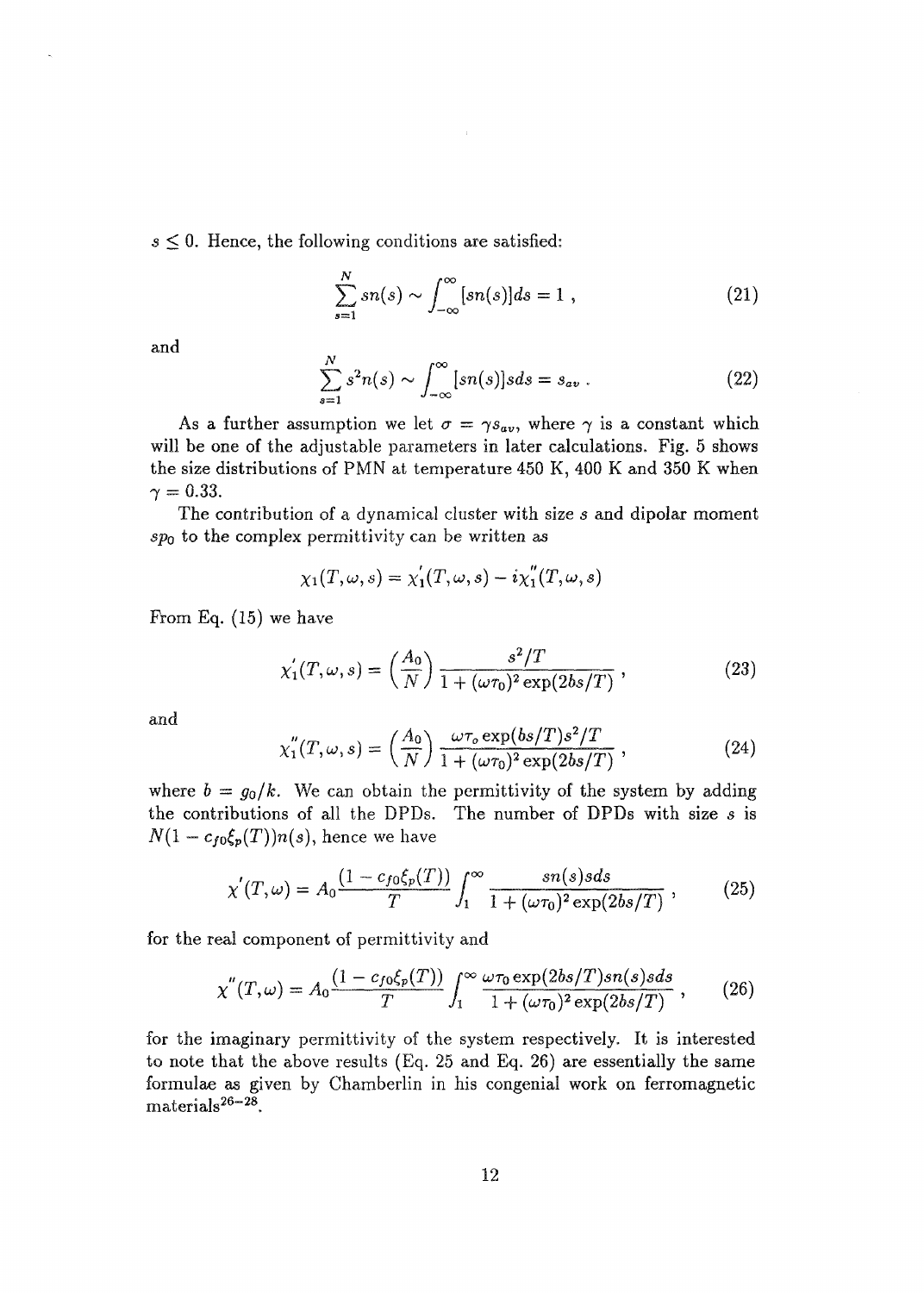### (d) Results for PMN

Substituting Eqs.  $(1)$ ,  $(17)$ , and  $(20)$  into Eqs.  $(25)$  and  $(26)$ , we can calculate the real and imaginary permittivity of PMN. Fig. 5 (a) and (b) show respectively the calculated results for permittivity and dissipation factor of PMN as a function of temperature at frequencies Ik, 10k, 100k, 1M Hz. We have taken  $A_0 = 380$ ,  $c_{f0} = 0.019$  as before,  $b = 0.1K$  and  $\tau_0 = 10^{-12}$ s. For polar clusters with diameter 5 nm *(s =* 1953), the activation energy  $F_0 = sg_0 = skb = 0.015$  eV.

The calculated permittivity and dissipation factor in Fig. 5 are in good agreement with the experimental measurements (see for example, Fig.  $l(a)$ ) and (b) of Ye and Schmid<sup>29</sup> and Fig. 1(a) of Viehland et al<sup>7</sup>. Note that we did not adjust the parameters of Eq. (17) in our calculations. Actually we only made some adjustment on  $A_0$  and b and  $\gamma$ . By modifying the parameters of Eq. (17) or just using  $\xi_p(T)$  as a parameter and employing more sophisticated procedures, one may expect to be able to quantitatively fit the experimental measurements of the dielectric permittivity and dissipation factor.

### (e) Results for disordered PST

For disordered PST (PST-d) the variation of correlation length with temperature is assumed to take a form of combination of Eq. (16) and Eq. (17). The relaxor behaviour begins to be significant around temperature 320 K and the relaxor-ferroelectric phase transition temperature is  $T_c = 269K^{22}$ . Hence the polar correlation length of PST-d is assumed to be

$$
\xi_p(T) = \begin{cases} 29.55 + 23.04 \tanh[3.2(1 - T/320)] & \text{if } T \ge 300 \text{K} \\ 3.9(T - 269)^{-1} & \text{if } T < 300 \text{K} \end{cases} \tag{27}
$$

which is graphed in Fig. 6. Fig. 7 shows the calculated results for the permittivity as a function of temperature at frequencies 100, Ik 10K, 100k and 1M Hz respectively. The results are at least qualitatively in agreement with experimental results (see for example Fig. 4 of ref.<sup>22</sup>). The calculated result for PST is not as good as for PMN, which is mainly due to the rough assumption applied for  $\xi_p(T)$ . Using  $\xi_p(T)$  as a fitting parameter one may expect to obtain curves which quantitatively agree with experimental results.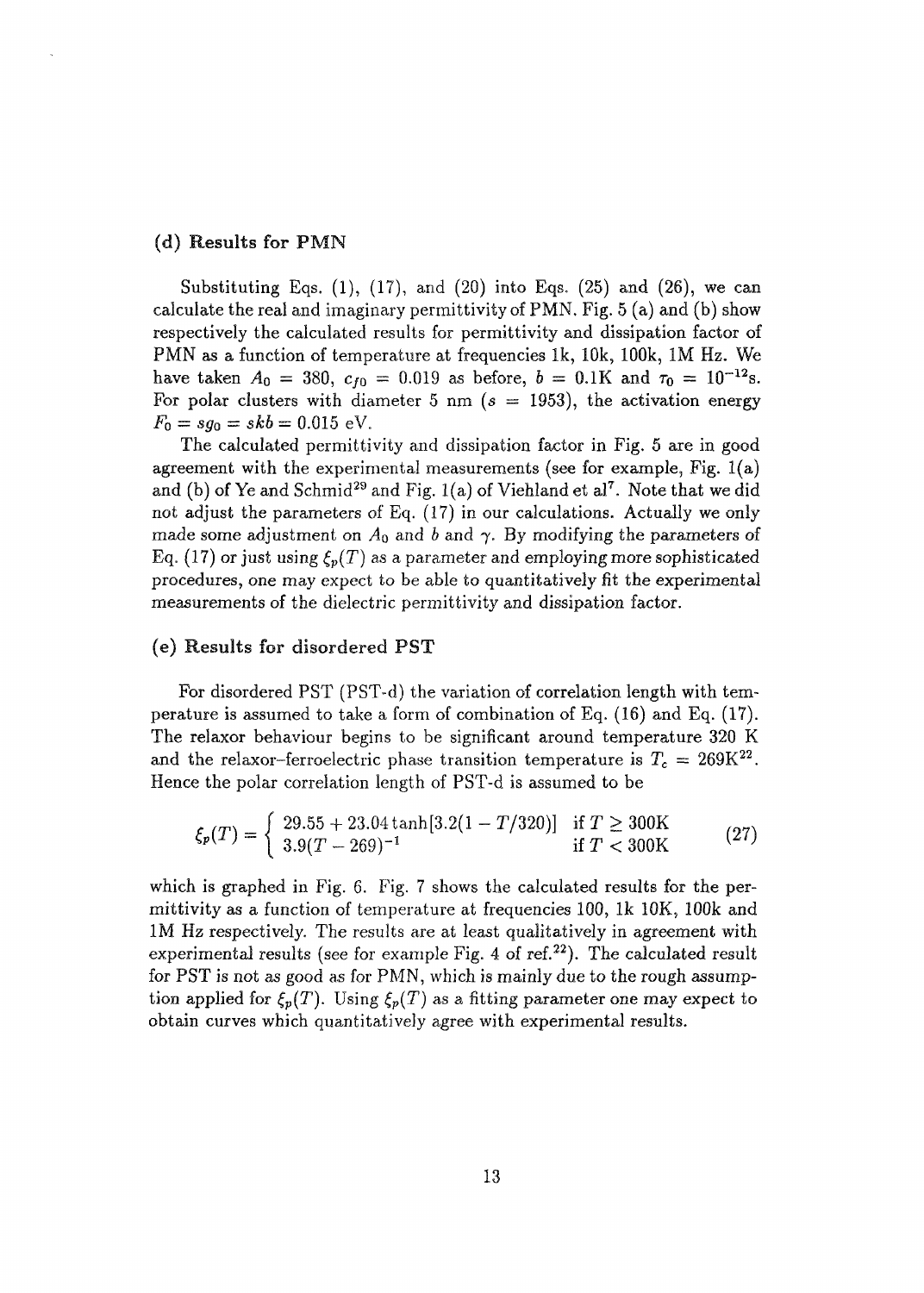### 5. Discussion

The phenomenological theory presented in this paper covers the whole temperature range of interest in a unified form. The leading relaxation time of the polar cluster fluctuation is  $t = \tau_0 \exp[s_{av}(T)g_0/kT)]$  at a temperature *T*. When *T* is significantly above  $T_{max}$ ,  $s_{av}(T)$  varies very slowly with temperature and thus the dielectric relaxation is Debye-like<sup>30</sup>. In the temperature region around  $T_m$ ,  $s_{av}(T)$  changes quickly with temperature, which results a non-Debye relaxation. Due to the effect of the random fields originated from nanoscale chemical defects,  $s_{av}(T)$  will stabilize at a certain stage when the temperature is decreased and hence a random-field stabilized domain state forms, as predicted by Kleemann<sup>11</sup>.

### Acknowledgements

This work was supported financially be the Australian Research Council and the Australian Equity and Merit Scholarship Scheme.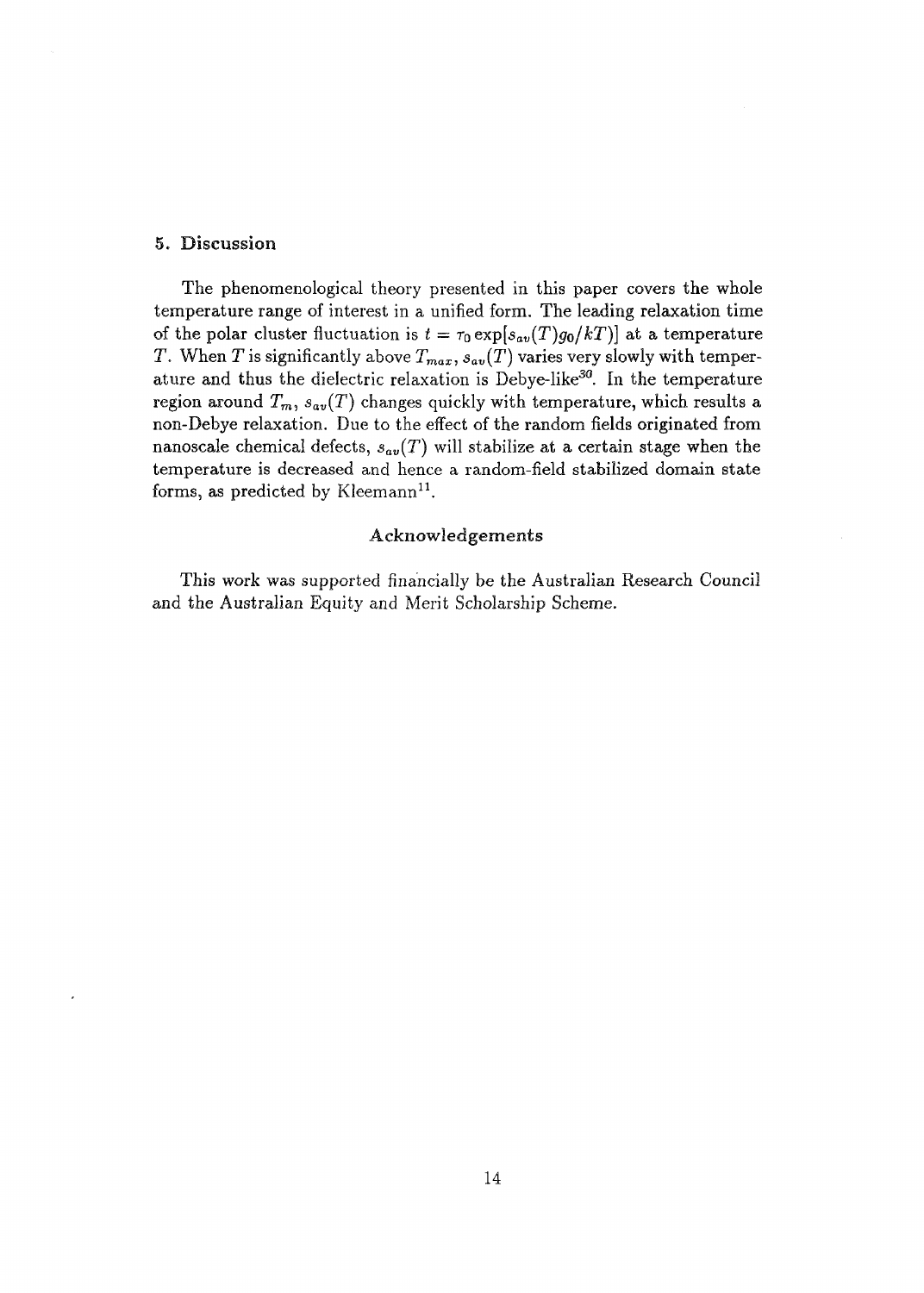### References

[I] L.E. Cross, *Ferroelectric\** 76, 241-287 (1987).

[2] L.E. Cross, *Ferroelectrics* 151, 305-320 (1994).

[3] J. Chen, H.M. Chan and M. Harmer, *J. Am. Cerarn. Soc,* 72, 593-598 (1989).

[4] C.A. Randall, D.J. Barber and R.W. Whatmore, J. *Micros.,* 145, 275-291 (1987).

[5] D. Viehland, J.J. Li, S.J. Jang, L.E. Cross and M. Wuttig, *Phys Rev. B,* 43, 8316-8320 (1991).

[6] D. Viehland, S.J. Jang, L.E. Cross and M. Wuttig, *J. Appl Phys.,* 68, 2916-2921 (1990).

[7] D. Viehland, S.J. Jang, L.E. Cross and M. Wuttig, *Philos. Mag.,* B64, 335-344 (1991a).

[8] D. Viehland, S.J. Jang, L.E. Cross and M. Wuttig, *J. Appl<sub>6</sub> Phys.*, 69, 414-419 (1991b).

[9] D. Viehland, M. Wuttig and L.E. Cross, *Ferroelectrics,* 120, 71-77 (1991). [10] V. Westphal, W. Kleemann and M.D. Glinchuk, *Phys. Rev. Lett,* 68, 847-850 (1992).

[II] W. Kleemann, *Inter. J. Mod. Phys. B,* 13, 2469-2507 (1993).

[12] L.A. Bursill, J.L. Peng, H. Qian and N. Setter, *Physica B,* 205, 305-326 (1995).

[13] L.A. Bursill, H. Qian, J.L. Peng and X.D. Fan, *Physica B,* 216, 1-23 (1995).

[14] H. Qian, J.L. Peng and L.A. Bursill, *Inter. J. Mod. Phys. B,* 7, 4353- 4369 (1993).

[15] G. Smolenskii and V.A. Isupov, *Dolk. Akad. Nauk SSSR,* 9, 653-660 (1954).

[16] H. Qian and L.A. Bursill, "A random-field Potts model for perovskitetype relaxor ferroelectrics", *Inter. J. Mod. Phys. B,* submitted (1996).

[17] H. Qian, Ph.D Thesis, School of Physics, University of Melbourne (1996).

[18] G. Burns and F.H. Dacol, *Phys. Rev. B,* 28, 2527-2530 (1983).

[19] G. Burns and F.H. Dacol, *Ferroelectrics,* 104, 25-31 (1990)

[20] N. de Mathan, E. Husson, G. Galvarin, J.R. Gavarri, A.W. Hewat and A. Morell, *J. Phys.: Cond. Matter,* 3, 8159-8171 (1991).

[21] L.A. Bursill, J.L. Peng and H. Qian, in "Science of Ceramic Interfaces II, (J Nowotny, Ed.), *Materials Science Monographs* 81, 441-471 (Elsevier, Amsterdam) (1994).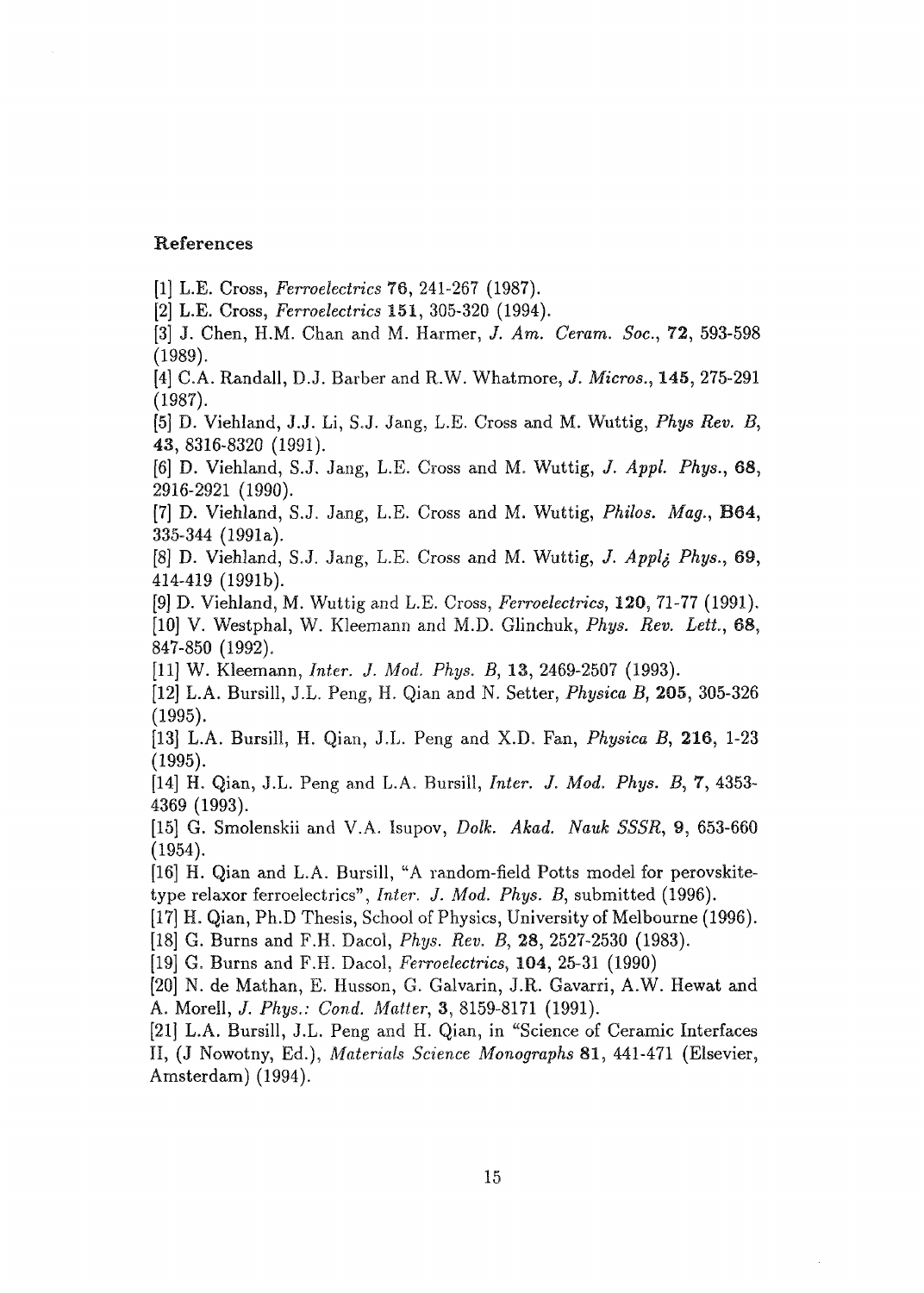- [22] F. Chu, LM. Reaney and N. Setter, *Ferroelectrics,* 151, 343-348(1994).
- [23] F. Chu, LM. Reaney and N. Setter, *J. Appi. Phys.,* 77,1671-1676 (1995).
- [24] S.D. Vakhrushev, B.E. Kvyatkovskyi, A.A. Naberezhnov, N.M. Okuneva and B.P. Toperverg, Ferroelectrics, 90, 173-176 (1989).
- [25] E.V. Colla, E. yu Koroleva, N.M. Okuneva and S.B. Vakhrushev, J. Phys.: Cond. Matter, 4, 3671-3677 (1993).
- [26] R.V. Chamberlin and D.N. Haines, Phys. Rev. Letts., 65, 2197-2199,  $(1990).$
- [27] R.V. Chamberlin, *Phys. Rev.*, 48, 15638-15645 (1993).

 $\ddot{\phantom{1}}$ 

- [28] R.V. Chamberlin and M.R. Scheinfein, Science, 260, 1098-1101 (1993).
- [29] Z.G. Ye and H. Schmid, Ferroelectrics, 145, 83-99 (1993).
- [30] O. Kersten, A. Rost and G. Schmidt, *Physica Status Solidi (a)*, 75,  $495-503, (1983).$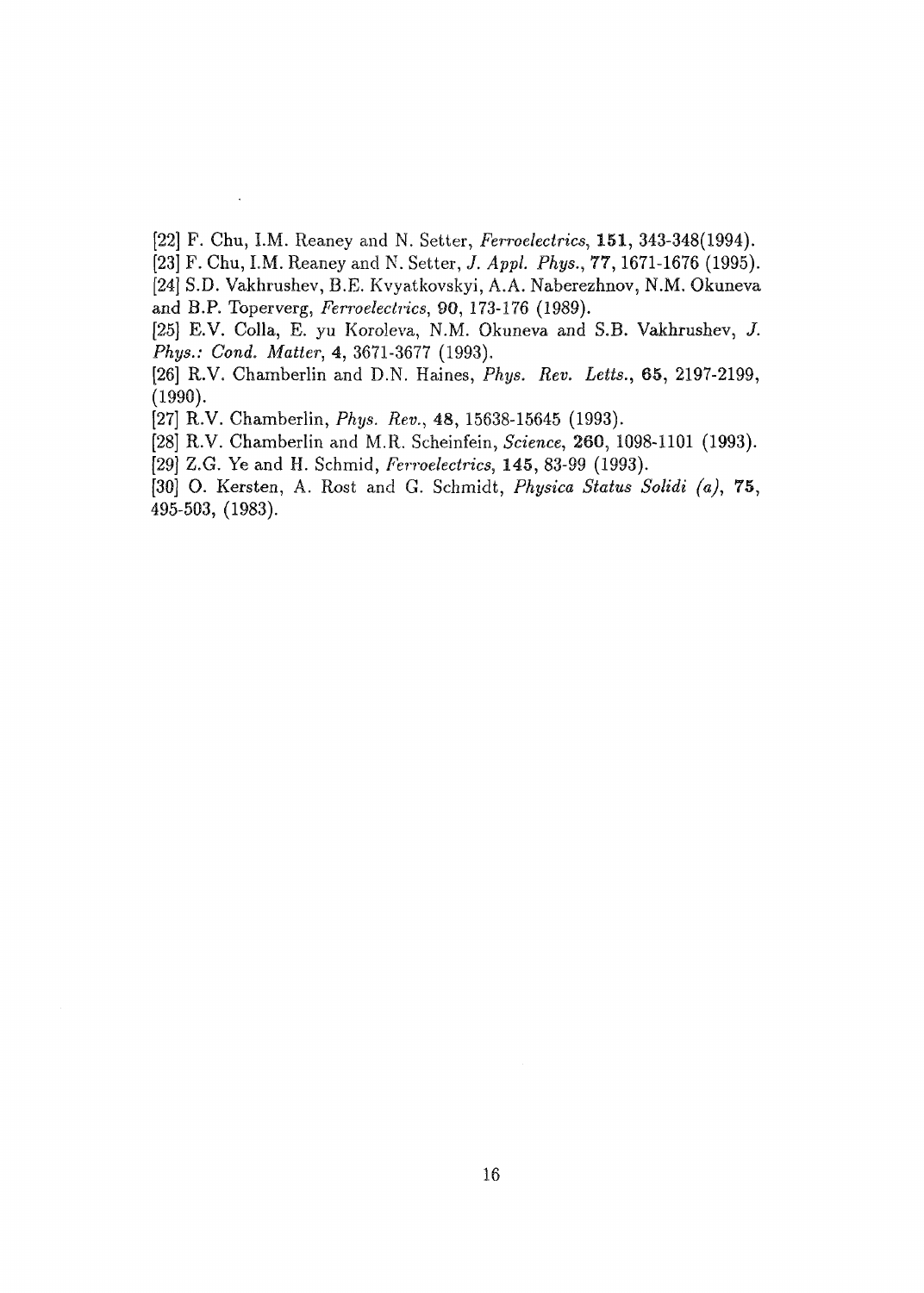### Appendix

Consider a polar system with eight possible orientations along the (111) directions of the cubic Pm3m cell. Suppose that the probabilities for a moment to be oriented in one of the orientations  $i$  is  $\phi_i$  at a given time and that a moment flip from orientation *i* to orientation *j* has a probability  $w_i \delta t$ . A weak external field  $E = E_0 \exp(i\omega t)$  is applied along one of the orientations (say, orientation 1). Assume the flippings of the polar moments occur only via the nearest orientations, i.e. 1 to 3, 5, 7; 2 to 1, 6, 8; 4 to 2, 5, 7; 5 to 1, 4, 8; 6 to 2, 3, 7; 7 to 1, 4, 6; and 8 to 2, 3, 5 respectively. If one assigns indices to the orientations as shown in Fig. 9, then one can write

$$
\begin{cases}\nd\phi_1/dt &= -(w_{13} + w_{15} + w_{17})\phi_1 + w_{31}\phi_3 + w_{51}\phi_5 + w_{71}\phi_7 \\
d\phi_2/dt &= -(w_{24} + w_{26} + w_{28})\phi_2 + w_{42}\phi_4 + w_{62}\phi_6 + w_{82}\phi_8 \\
d\phi_3/dt &= -(w_{31} + w_{36} + w_{38})\phi_3 + w_{13}\phi_1 + w_{63}\phi_6 + w_{83}\phi_8 \\
d\phi_4/dt &= -(w_{42} + w_{45} + w_{47})\phi_4 + w_{24}\phi_2 + w_{54}\phi_5 + w_{74}\phi_7 \\
d\phi_5/dt &= -(w_{51} + w_{54} + w_{58})\phi_5 + w_{15}\phi_1 + w_{45}\phi_4 + w_{85}\phi_8 \\
d\phi_6/dt &= -(w_{62} + w_{63} + w_{67})\phi_6 + w_{26}\phi_2 + w_{36}\phi_3 + w_{76}\phi_7 \\
d\phi_7/dt &= -(w_{71} + w_{74} + w_{76})\phi_7 + w_{17}\phi_1 + w_{47}\phi_4 + w_{67}\phi_6 \\
d\phi_8/dt &= -(w_{82} + w_{83} + w_{85})\phi_8 + w_{28}\phi_2 + w_{38}\phi_3 + w_{58}\phi_5\n\end{cases}
$$

Considering the equilibrium condition of the Boltzmann distribution, one can assume

$$
w_{ij} = \frac{1}{\tau_{ij}} \exp(-\mathbf{p}_i \cdot \mathbf{E}/kT)
$$
  
\n
$$
\approx \frac{1}{\tau_{ij}} (1 - \mathbf{p}_i \cdot \mathbf{E}/kT)
$$
 (29)

where  $\tau_{ij}$  are the characteristic times. This can be written as

$$
\tau_{ij} = \tau_0 \exp(-F_{ij}/kT)
$$

where  $F_{ij}$  is the energy barrier from orientation i to orientation j. In the case of  $\mathbf{E}_1 \sim 0$ , the lattice has cubic symmetry and all the  $F_{ij}$  between two nearest orientations will be the same, so one has  $\tau_{ij} = \tau = \tau_0 \exp(F_0/kT)$ . The flipping probabilities  $w_{ij}$  can then be written as  $w_i$ , where  $w_1 = (1$  $pE/kT)/\tau$ ,  $w_2 = (1 + pE/kT)/\tau$ ,  $w_3 = w_5 = w_7 = (1 - pE/3kT)/\tau$  and  $w_4 = w_6 = w_8 = (1 + pE/3kT)/\tau$ . The 'net' probability for a moment to be oriented in the direction of the applied electric field is

$$
\varphi_z = \phi_1 - \phi_2 + (\phi_3 + \phi_5 + \phi_7 - \phi_3 - \phi_5 - \phi_7)/3.
$$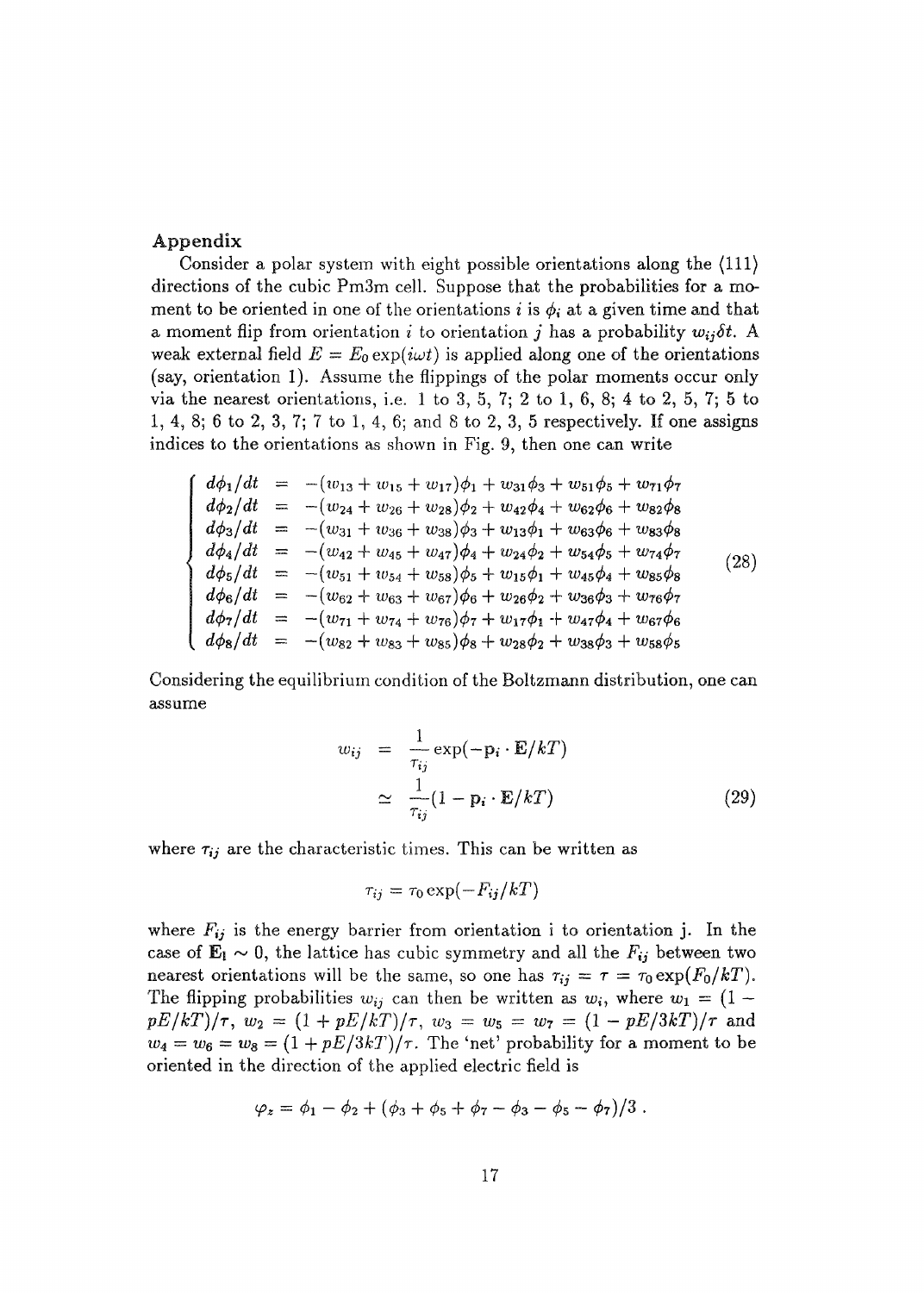From Eqs 28 one obtains

$$
\tau \frac{d\varphi_z}{dt} = -\varphi_z + \frac{pE}{3kT} \,, \tag{30}
$$

where the condition  $\sum_{i=1}^{8} \phi_i = 1$  has been used. The solution of Eq. 5.30 is

$$
\varphi_z = \left(\frac{pE_0}{3kT}\right) \frac{1}{1 + i\omega\tau_0 \exp(F_0/kT)}.
$$
\n(31)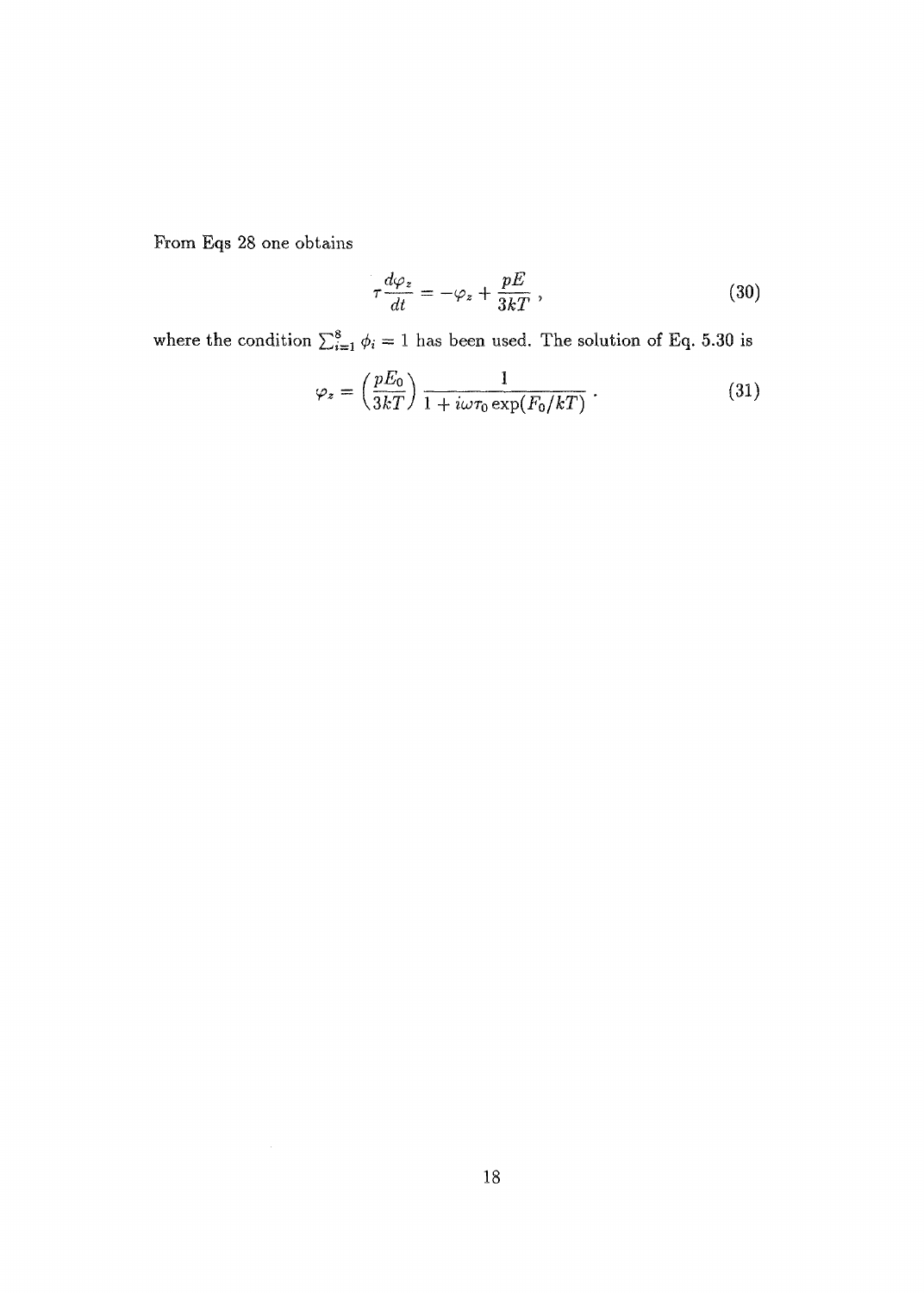# Figure Captions

## Figure 1.

Two kinds of B-site cation distributions with 1:1 ratio of Bl to B2 (a,d) and the calculated x  $(b,e)$  and y  $(c,f)$  components of the local electric fields. Note that the field is strongest at the chemical domain walls.

## Figure 2.

Diagram illustrating an anisotropic double-well potential with two different depths of well  $F_1$  and  $F_2$ .

# Figure 3.

Correlation length of ferroelectric fluctuations as a function of temperature, experimental data and curve fitting with Eq. (13).

# Figure 4.

Static Permittivity of PMN as a function of temperature as calculated from Eq. (15).

## Figure 5.

Diagram illustrating the proposed Gaussian distribution of the size of dynamic polar clusters at temperatures 450 K, 400 K and 350 K respectively. Figure 6.

Calculated dielectric permittivity (a) and dissipation factor (b) versus temperature at frequencies of IK, 10K, 100K and 1M Hz for PMN.

### Figure 7.

Assumed polar correlation length of disordered PST as a function of temperature.

# Figure 8.

Calculated dielectric permittivity versus temperature at frequencies of 100, IK, 10K, 100K and 1M Hz for PST.

# Figure 9.

Diagrams shows the eight possible polar orientations of the Pm3m cubic cell and the numbering used in the appendix.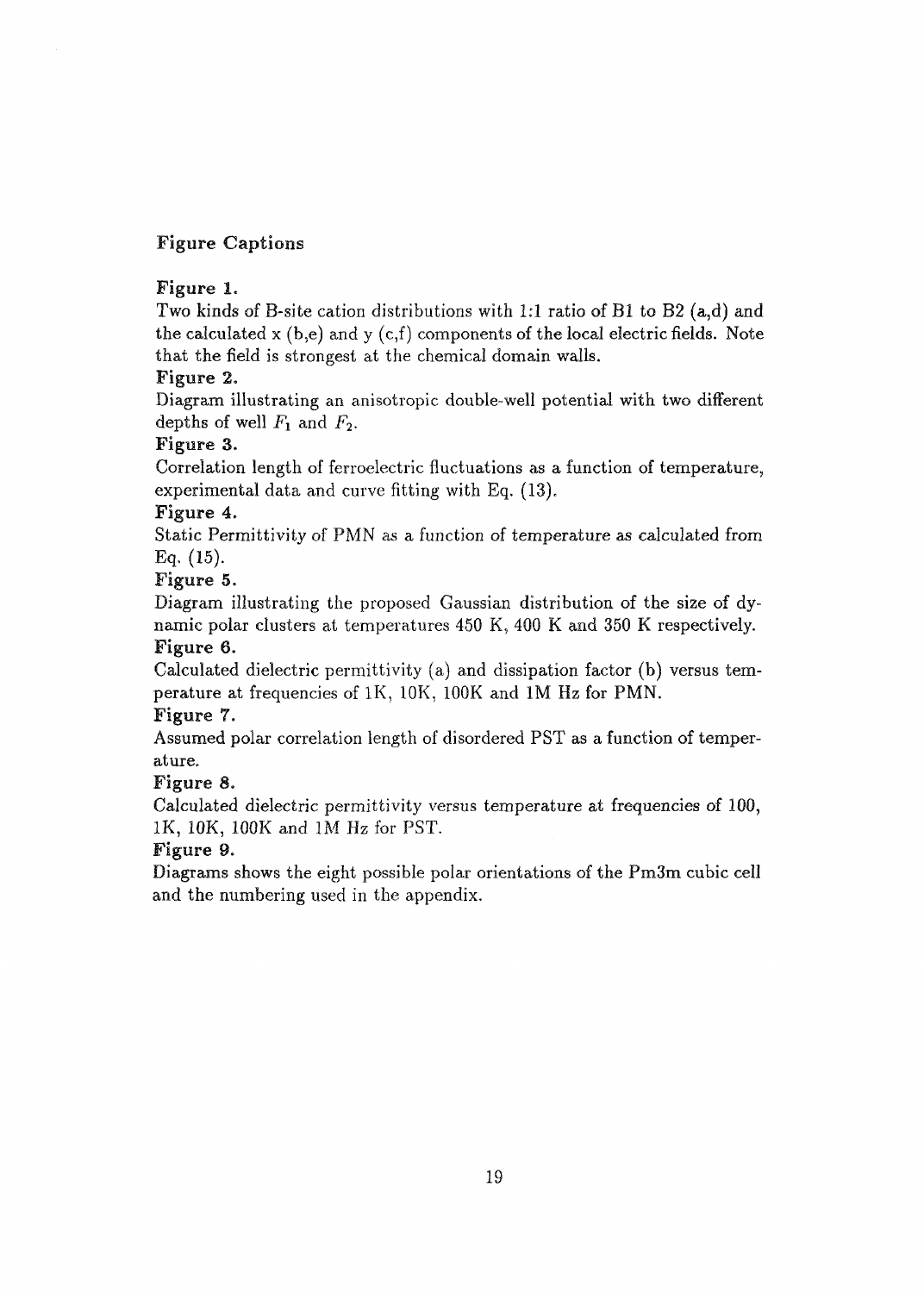

Figure 0.1: Two kinds of B-site cation distribution with 1:1 ratio of Bl and B2  $((a)$  and  $(d))$  and the calculated x  $((b)$  and  $(e))$  and  $y$   $((c)$  and  $(f))$  components of local elecric fields. See text for details.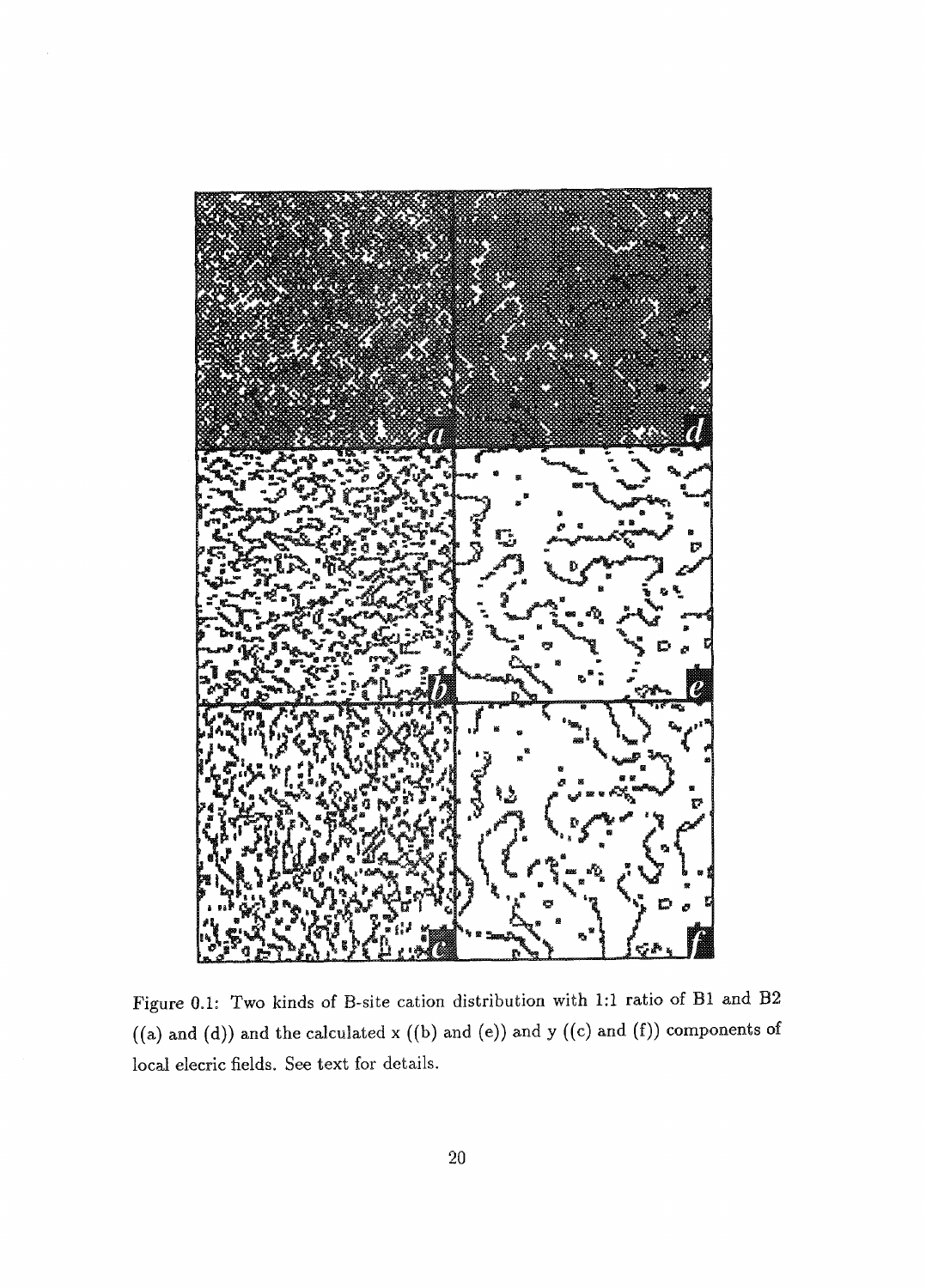

Figure 0.2: Diagram illustrating an anisotropic double-well potential with two different depths of well *Fi* and F2.



Figure 0.3: Correlation length of ferroelectric fluctuation as a function of temperature, experimental data and fitting curve with Eq. (17).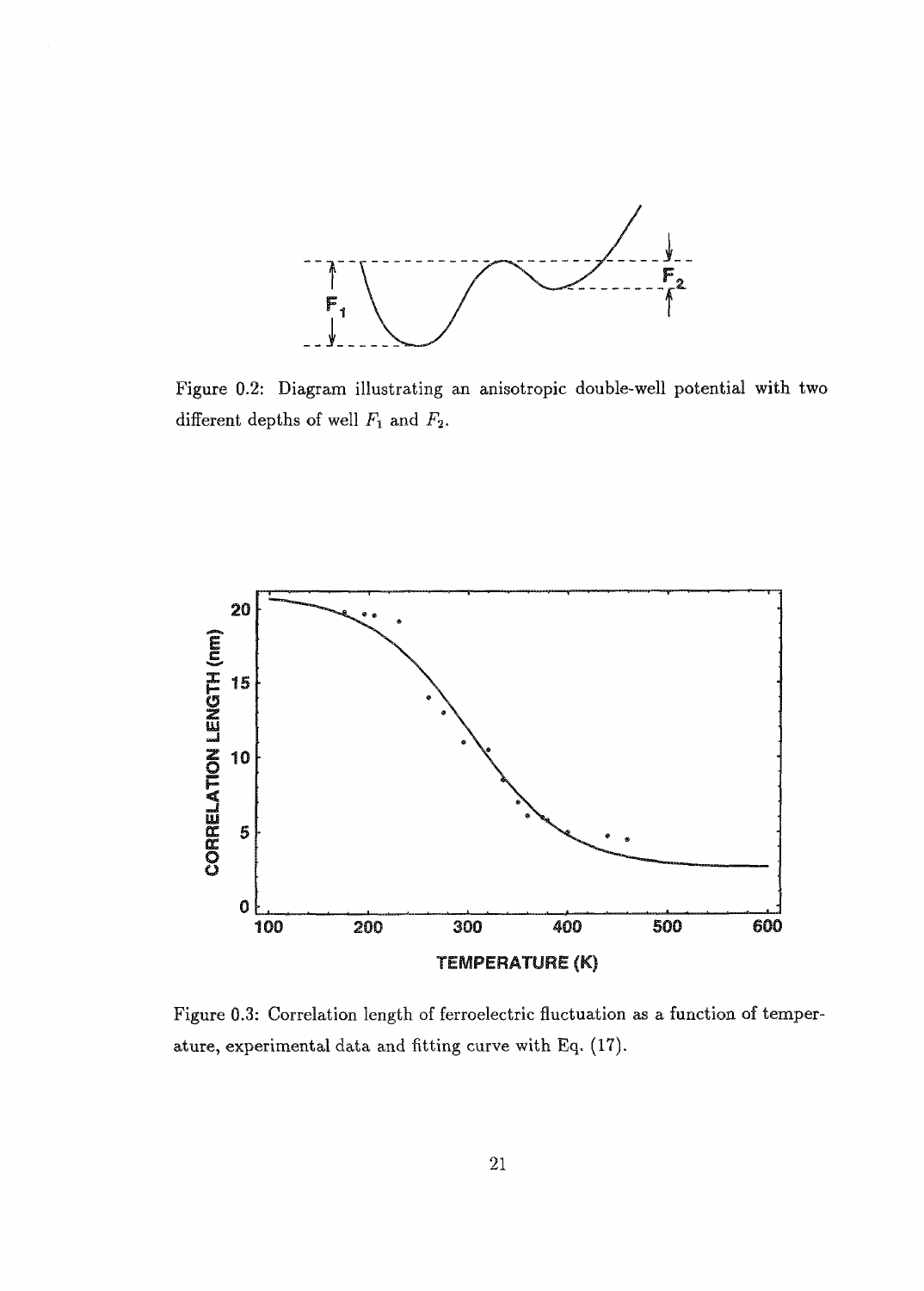

Figure 0.4: Static Permittivity of PMN as a function of temperature as calculated from Eq. (19).



Figure 0.5: Diagram illustrating the proposed Gaussian distribution of the size of dynamic polar clusters at temperatures 450 K, 400 K and 350 K respectively.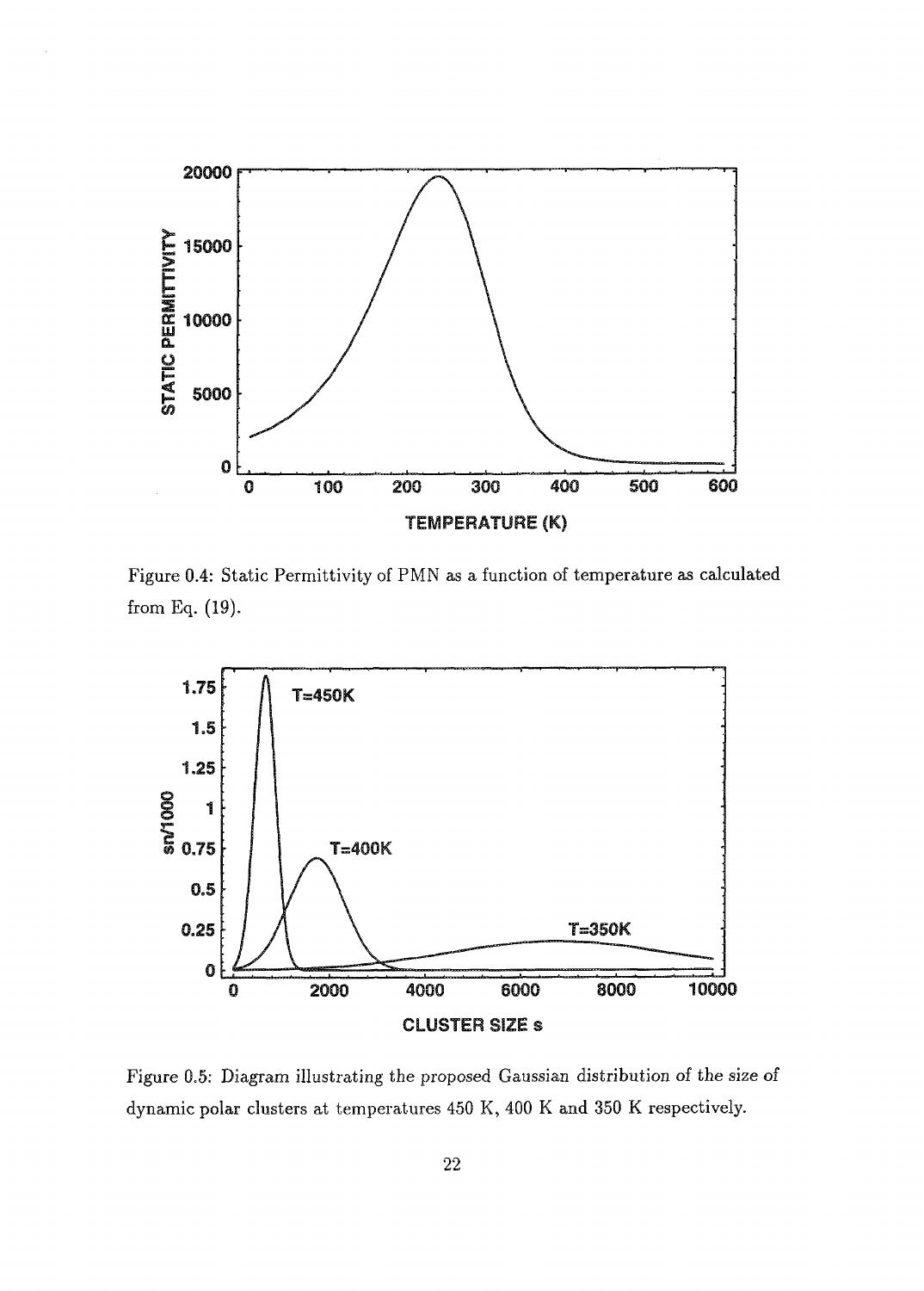

(a )



Figure 0.6: Calculated dielectric permittivity (a) and dissipation factor (b) versus temperature at frequencies of IK, 10K, 100K and 1M Hz for PMN.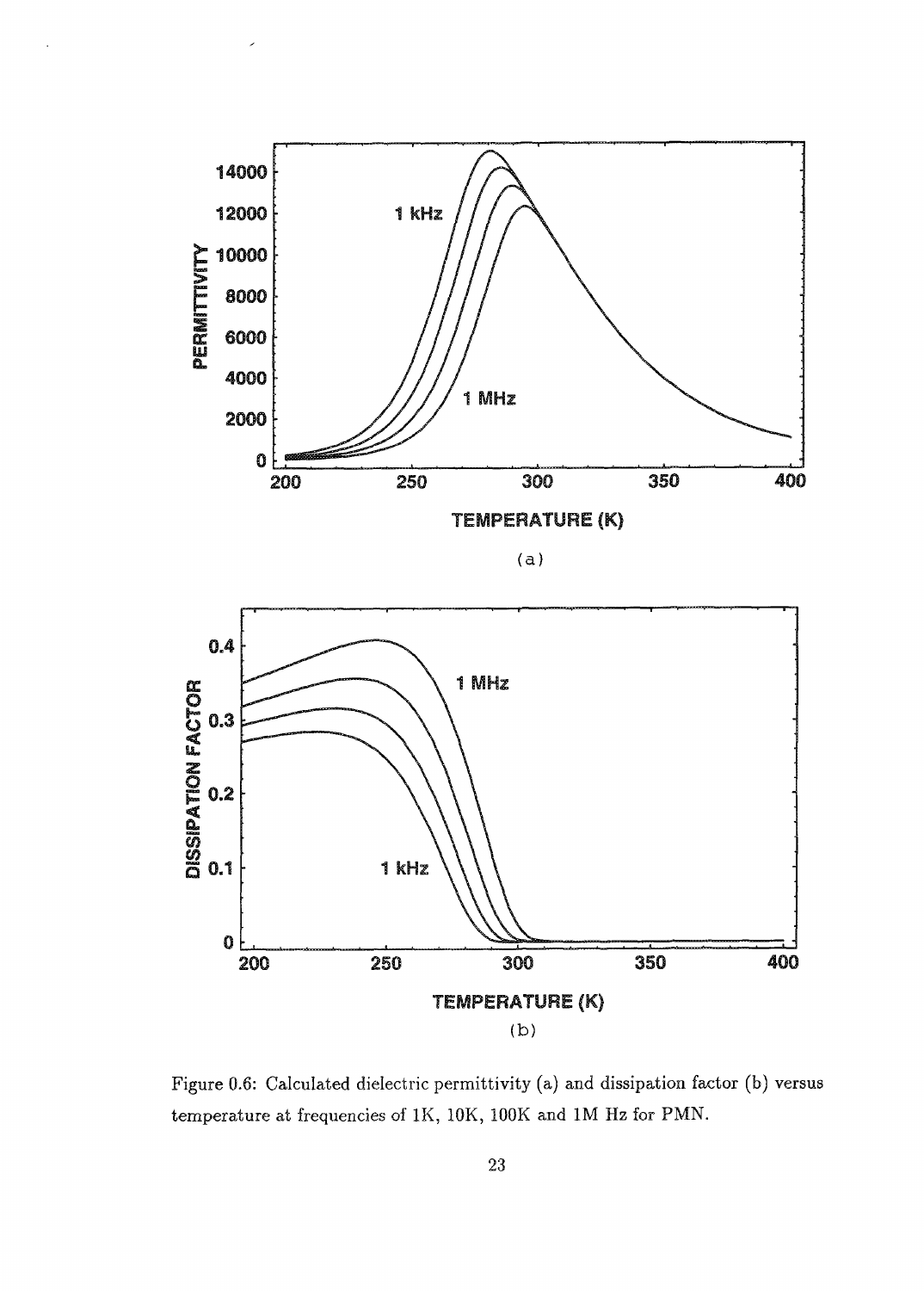

Figure 0.7: Assumed polar correlation length of disordered PST as a function of temperature.



Figure 0.8: Calculated dielectric permittivity versus temperature at frequencies of 100, IK, 10K, 100K and 1M Hz for PST.